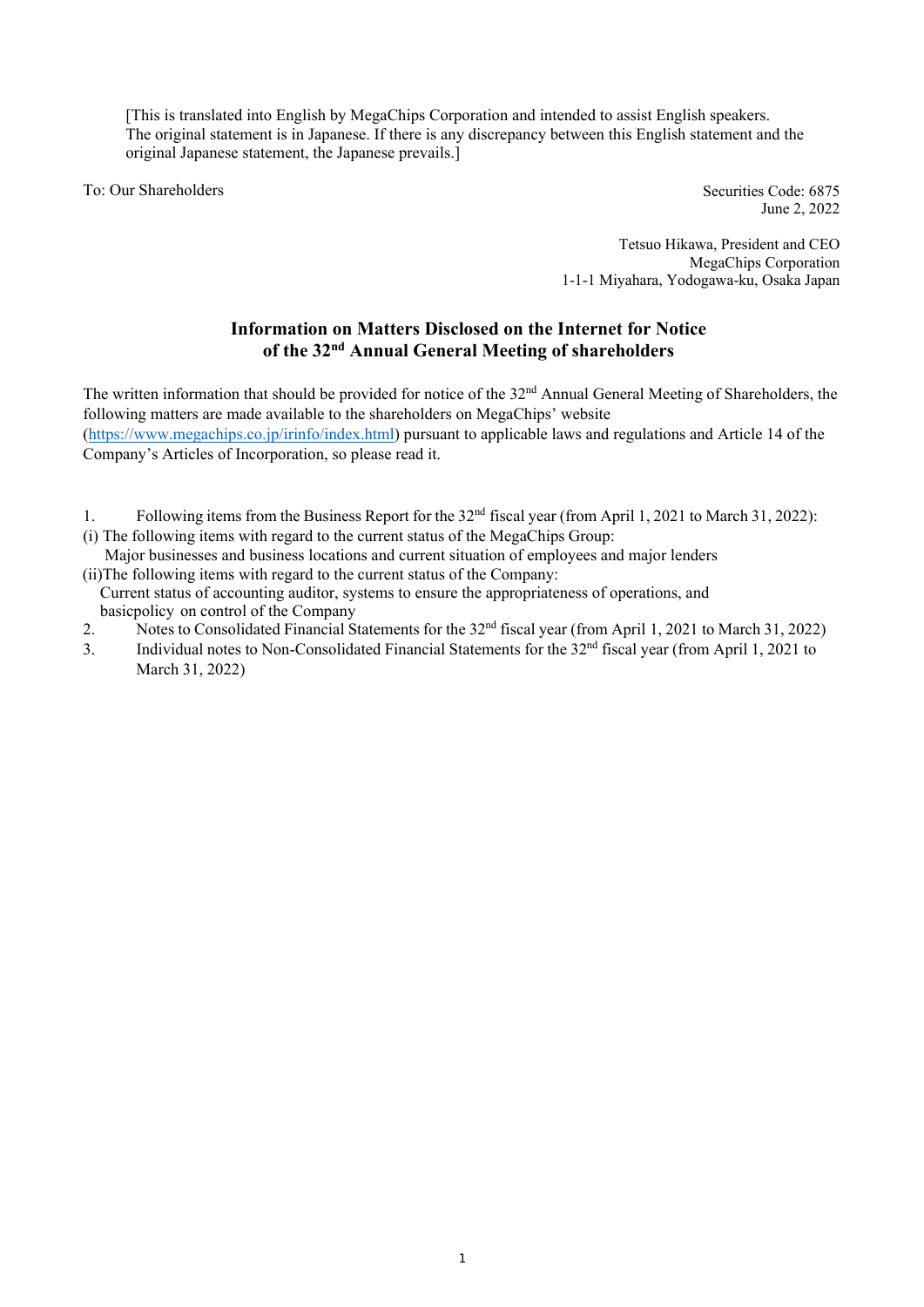# Business Report

# (from April 1, 2021 to March 31, 2022)

# **1. Current status of the MegaChips Group**

# **(1) Major businesses (as of March 31, 2022)**

The MegaChips Group is comprised of the Company (MegaChips Corporation), 4 subsidiaries and 2 affiliated companies, and provides total solutions from design and development up to production of LSI leveraging its original analog/digital technology.

Major products include LSIs for game consoles and other entertainment devices, image processing LSIs for digital cameras and other products, LSIs for office equipment and analog front-end LSIs for wired communications. The products are designed and developed by the Company and its subsidiaries, are manufactured by outsourcing to large domestic and offshore foundries for manufacturers and sold by the Company and its subsidiaries.

## **(2) Major business locations (**as of March 31, 2022)

#### (i) The Company

| MegaChips Corporation | Head office (1-1-1 Miyahara, Yodogawa-ku, Osaka, Japan)<br>Tokyo office (17-6 Ichibancho, Chiyoda-ku, Tokyo, Japan)<br>Makuhari Office (1-3 Nakase, Mihama-ku, Chiba, Japan) |
|-----------------------|------------------------------------------------------------------------------------------------------------------------------------------------------------------------------|
|                       |                                                                                                                                                                              |

(ii) Subsidiaries

| MegaChips Taiwan Corporation  | Head office (Taipei, Taiwan)               |  |  |
|-------------------------------|--------------------------------------------|--|--|
| MegaChips LSI USA Corporation | Head office (Campbell, California, U.S.A.) |  |  |

## **(3) Current situation of employees** (as of March 31, 2022)

(i) Situation of employees of the MegaChips Group

| Number of employees | Increase or decrease compared to previous consolidated<br>financial vear |  |
|---------------------|--------------------------------------------------------------------------|--|
| 343 employees       | Decrease of 36 employees                                                 |  |

(ii) Current situation of the employees of the Company

| Number of     | Increase or decrease compared to |                   | Average number of |  |
|---------------|----------------------------------|-------------------|-------------------|--|
| employees     | previous consolidated financial  |                   | vears of service  |  |
| 331 employees | Decrease of 24 employees         | 45.0 years of age | 9.0 years         |  |

## **(4) Current situation of major lenders** (as of March 31, 2022)

Not applicable.

The Company concluded committed bank overdraft agreements for ¥26 billion with 5 banks that it does business with for effective raising of working capital.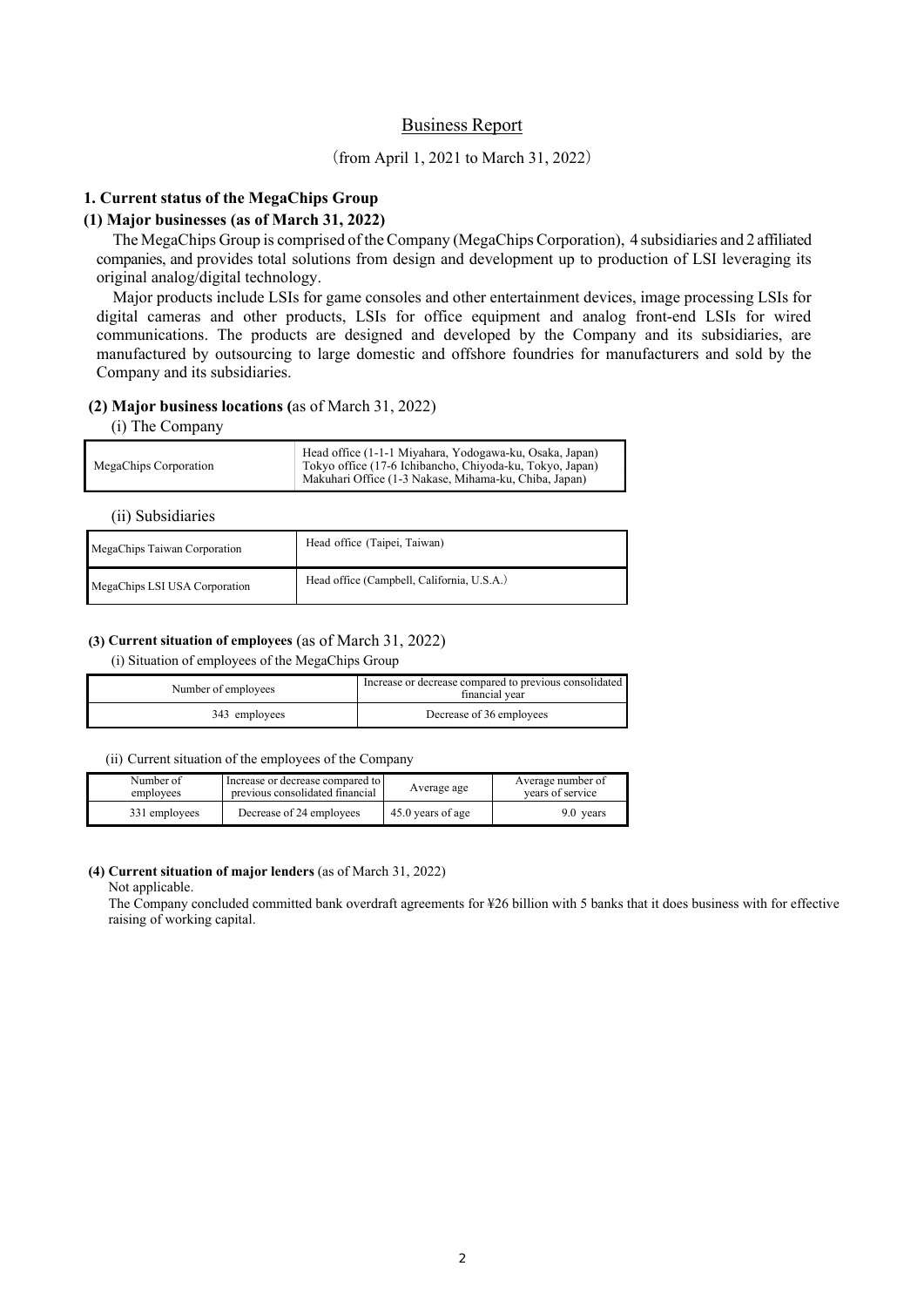## **2. Current status of the Company**

# **(1) Current status of accounting auditor**

(i)Name: KPMG AZSA LLC

(ii) Amount of remuneration, etc.:

| Classification                                                                                                              | Amount of remuneration, etc. |  |
|-----------------------------------------------------------------------------------------------------------------------------|------------------------------|--|
| Total amount of remuneration, etc. payable to the accounting<br>auditor for the fiscal year under review:                   | $\text{\#}68.450$ thousand   |  |
| Total amount of money and other property benefits payable to the<br>accounting auditor by the Company and its subsidiaries: | $\text{\#}69.050$ thousand   |  |

(Notes)1. The subsidiaries of the Company have had an audit (limited to those provided for in the Companies Act or the Financial Instrument and Exchange Act (including laws equivalent to such laws)) of financial statements (including equivalent documents) by certified public accountants or audit corporations (including those having qualifications equivalent to such qualifications in foreign countries) other than the accounting auditor of the Company.

2. In the audit agreement between the Company and its accounting auditor, there is no distinction made between the amounts of remuneration for audits under the Companies Act and audits under the Financial Instrument and Exchange Act, and since a substantial distinction cannot be made, such total is stated.

(iii) Details of non-audit work

The Company has entrusted the confirmation of English translations of consolidated financial statements and audit reports to financial auditors, for which the Company has paid consideration.

### (iv) Policy for the dismissal or non-reappointment of accounting auditor

For any reason attributable to the Company or in the event that the accounting auditor violates or contravenes laws or ordinances, or we believe that the accounting auditor has offended public order or morals, the Board of Statutory Auditors of the Company will deliberate on the dismissal or non-reappointment of the accounting auditor based on the facts. In the event that the Board of Statutory Auditors considers it appropriate to dismiss or not reappoint the accounting auditor, the Board of Statutory Auditors will determine the content of an agenda item for the "dismissal or non-reappointment of the accounting auditor."

#### **(2) Systems to ensure the appropriateness of operations**

The outline for contents of decisions in regard to the systems to ensure that the operations of the Directors conform to laws, ordinances and the Articles of Incorporation and other systems to ensure the appropriateness of operations are as follows:

[Establishing an internal control system]

The Company establishes and operates its internal control system based on the "Basic Policy on Internal Control System of MegaChips", which was decided by the Board of Directors. The Board of Directors periodically checks and supervises the operation of the internal control system.

[Systems to ensure the appropriateness of operations]

(i) Systems to ensure that the operations of the Directors conform to laws, ordinances and the Articles of Incorporation:

With the expectation of a checking function to ensure the transparency and objectivity of management and the legality of the respective performance of duties by the Directors and Executive Officers, etc., we actively welcome Outside Directors and Outside Auditors with independent perspectives who will monitor the execution of business from an outside perspective.

The Representative Director will strive to convey the message that compliance is a prerequisite for corporate activities while simultaneously establish and operate an internal control system and continuously improve its functions in order to promote the creation of a corporate environment where the business can be appropriately carried out.

## (ii) Systems concerning storage and management of information related to execution of duties of Directors:

The Company will store and manage information related to the performance of duties and business execution of Officers and employees in accordance with regulations that stipulate the rules concerning the storage of internal corporate documents. In addition, the Company will establish a system capable of responding to requests from Officers and accounting auditors to view information as needed in order for them to understand the status of business execution and collect information relating to audits.

<sup>3.</sup> The Board of Statutory Auditors of the Company has given consent under Article 399, Paragraph 1 of the Companies Act to the remuneration, etc. of the accounting auditor as a result of confirming and examining the situation for the performance of duties and audit planning of accounting auditor in light of the "Practical Guidelines for Coordination with Accounting Auditors" published by the Japan Audit & Supervisory Board Members Association.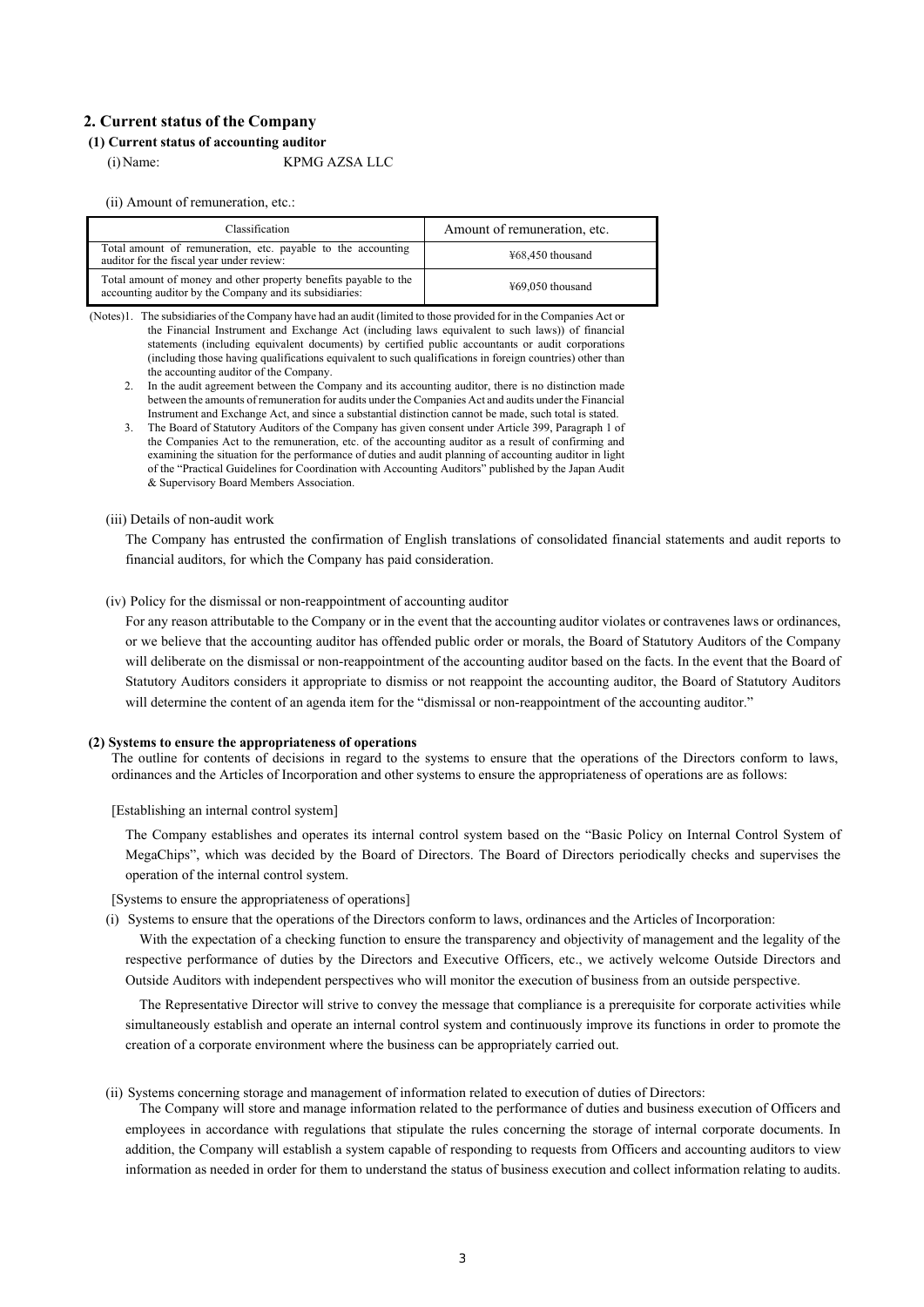(iii) Regulations concerning management of exposure to the risk of loss and other systems:

The Company will promote rule-based risk management to recognize, assess and oversee risks that may have a significant impact on management in a timely and appropriate manner. The Internal Audit Department will periodically evaluate the appropriateness, effectiveness, and efficiency of each department's situation with respect to business execution and risk management and will also give instructions and advice about identifying and mitigating risks.

In addition, the Company will establish a system for the appropriate disclosure of information by providing for a regulatory framework for the dissemination of information if an event that may have a material impact on management occurs. In addition, the Company will establish an internal reporting system that ensures the protection of whistleblowers that enables the Company to respond quickly to inappropriate conduct.

(iv) Systems to secure efficient execution by the Directors of their duties:

In its line of business execution, the Company will ensure the efficient execution of their duties by the Directors by creating a system in which the control and monitoring function appropriately as follows.

- A. The Company will establish regulations concerning the division of duties, authority, and committee meeting structure and will establish a structural system in which the exercise of official authority and decision-making by Directors and employees can be carried out appropriately and effectively based on rules.
- B. The President & CEO will share the Company's management philosophy, management principles, code of conduct, and the Company's stated mission with the Officers and employees and will manage the organization based on these principles.
- C. The President & CEO will set company-wide targets in a Mid-Term Management Plan each fiscal year and will raise awareness about achieving these targets. In addition, in order to give form to the Medium-Term Management Plan, the President & CEO will decide about how to allocate management resources and will determine the performance targets and budgets for each business division each fiscal year.
- D. The Company will carry out effective organizational management and adopt an executive officer system in order to improve the effective function of the Board of Directors by separating the decision-making and monitoring functions of the Directors from the business execution function.
- (v) Systems to secure the execution by the employees of their duties in accordance with the laws, ordinances and the Articles of Incorporation:

A monitoring system independent of the line of business execution will be established as follows to ensure the lawfulness of the employees' execution of their duties.

- A. The Company will establish an internal reporting system that allows employees to directly provide information when they discover risks or signs of risks in the execution of their duties or misconduct by other employees. The system will be operated in accordance with regulations that prohibit any disadvantageous treatment of whistleblowers.
- B. When information is received through the whistleblower system, the Company will investigate the factual background in accordance with the regulations, make recommendations for cessation of violations of laws and regulations, etc., if necessary, and consider measures to prevent recurrence.
- C. If an act is deemed a violation of laws or regulations, etc., a report will be submitted to the President & CEO about the cause and preventives measures.
- (vi) Systems to ensure the appropriate operations of the corporate group consisting of the Company, its parent company and subsidiaries, etc.:

The entire MegaChips Group, including its subsidiaries, will be subject to the internal control system to ensure appropriate operations. The Company will be regularly updated about the status of the business execution, financial conditions, and the like through reports from each subsidiary, and the appropriateness of the business operations will be confirmed at meetings of the Company's Board of Directors and the Management Meeting.

In addition, the Internal Audit Department will periodically conduct internal audits of subsidiaries, among other entities, in which it will strive to identify compliance issues and problems in business execution.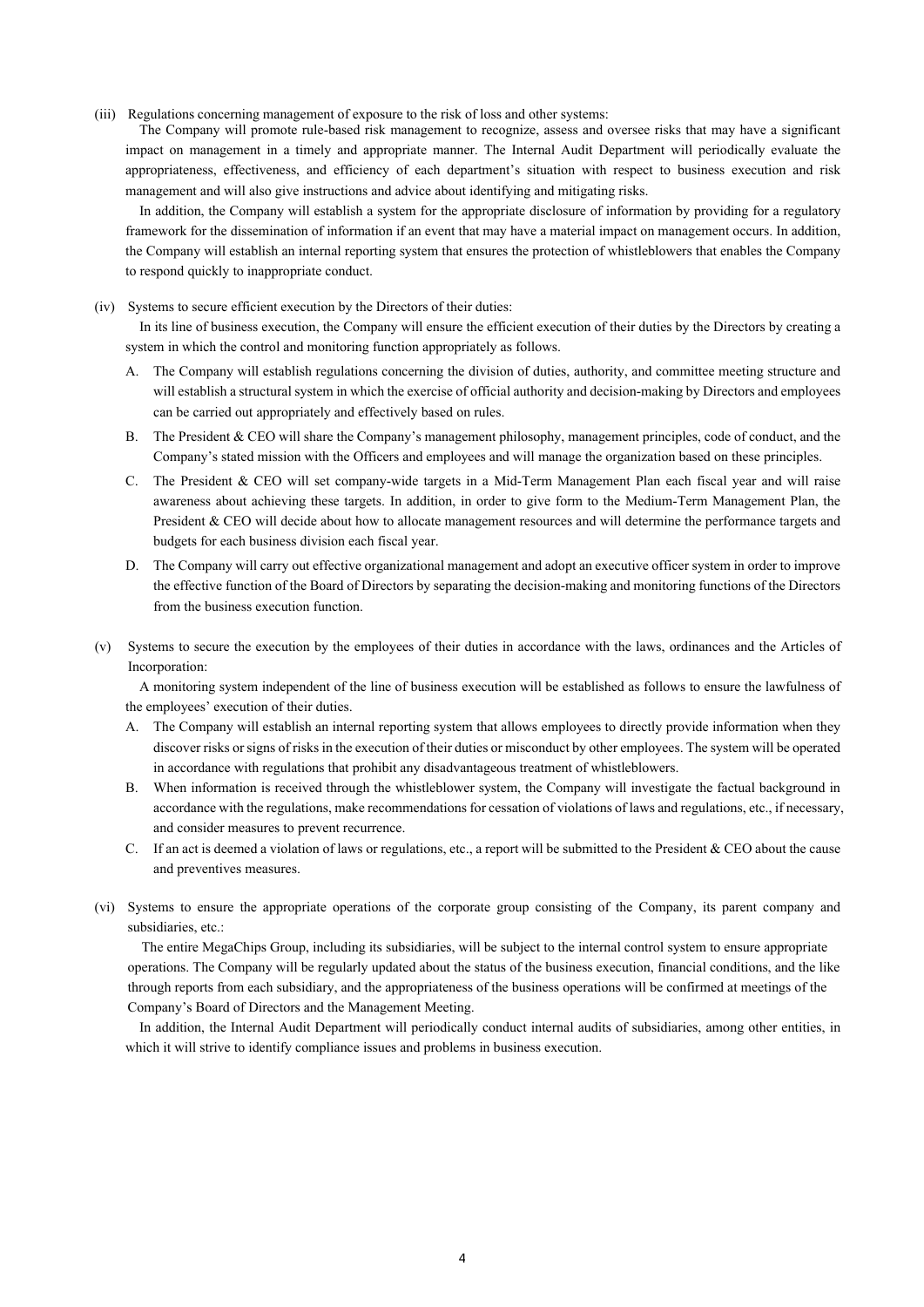(vii) Matters concerning employees to assist the auditors to execute their duties when auditors request the assignment thereof and matters concerning such employees, and matters concerning the independence of such employees from Directors:

Although no employees are permanently assigned to assist the Auditors or the Board of Auditors, the Company will handle these matters by consultations with the Auditors prior to the commencement of an operational audit. In addition, at the request of the Auditors, the Company will provide the Auditors with an opportunity for advice from accounting auditors or outside experts and will ensure a system that allows the Auditors to give instructions and orders to employees during an audit. Sufficient consideration will be given to the independence of the employees who will be given instructions and orders from the Auditors from the parties who are subject to the audit.

(viii) Systems for reporting by Directors or employees to the auditors and other systems for reporting to auditors:

When requested to provide information on matters necessary for the execution of duties by the Auditors, the Directors and employees will promptly report the relevant information. In addition, the Company will ensure that the Auditors have the opportunity to obtain, at meetings of the Board of Directors and other important meetings, in addition to legally required matters, important information regarding the status of internal audits, compliance by Directors and employees with laws and regulations, and risks to corporate management and business operations.

(ix) Other systems to ensure effective audits by the auditors:

In order to improve the effectiveness of audits by the Auditors, the Company will ensure that the Auditors have the opportunity to exchange opinions with President & CEO and accounting auditors on a regular basis, and to hear from Executive Officers and others about the status of business execution at the request of the Auditors. In addition, the Company will confirm the appropriateness of the business execution and the status of compliance with laws and regulations by receiving reports from the Internal Audit Department on the results of internal audits and the status of implementation of internal audits.

〔Outline of the state of operation for systems to secure the appropriateness of operations〕

- The Company has developed and put in operation the internal control system of the Company, the subsidiaries and others in accordance with the "Basic Policy of Internal Control System of the MegaChips" resolved at the Board of Director meeting in regard to systems to secure the appropriateness of operations.
- The Company has instituted the Internal Auditing Department as a structure under the direct supervision of the President, independent from the lines of business execution, for investigation and assessment based on legitimacy and reasonableness of development and operation of the internal control system.

The Internal Auditing Department devises an execution plan for internal audits covering all operations of the Company, its subsidiaries and others to conducts internal audit activities. In the activities, the Internal Auditing Department consults and coordinates with auditors and accounting auditor and endeavors to conduct an effective audit.

• State of activity and results of the internal audits are reported to the President and CEO as required on a weekly or monthly basis. Further, in particular, there are an obligation to report to the Board of Directors meeting on the assessment for internal control and the result of execution of audit work in each fiscal year.

## **(3) Basic policy on control of the Company**

Although the basic policy on control of the Company has not been stipulated, the Company recognizes that the establishment of anti-takeover measures and the protection of the interests of all of its shareholders from abusive purchasers are important issues for the Company's management, and always collects information on recent trends on business takeovers.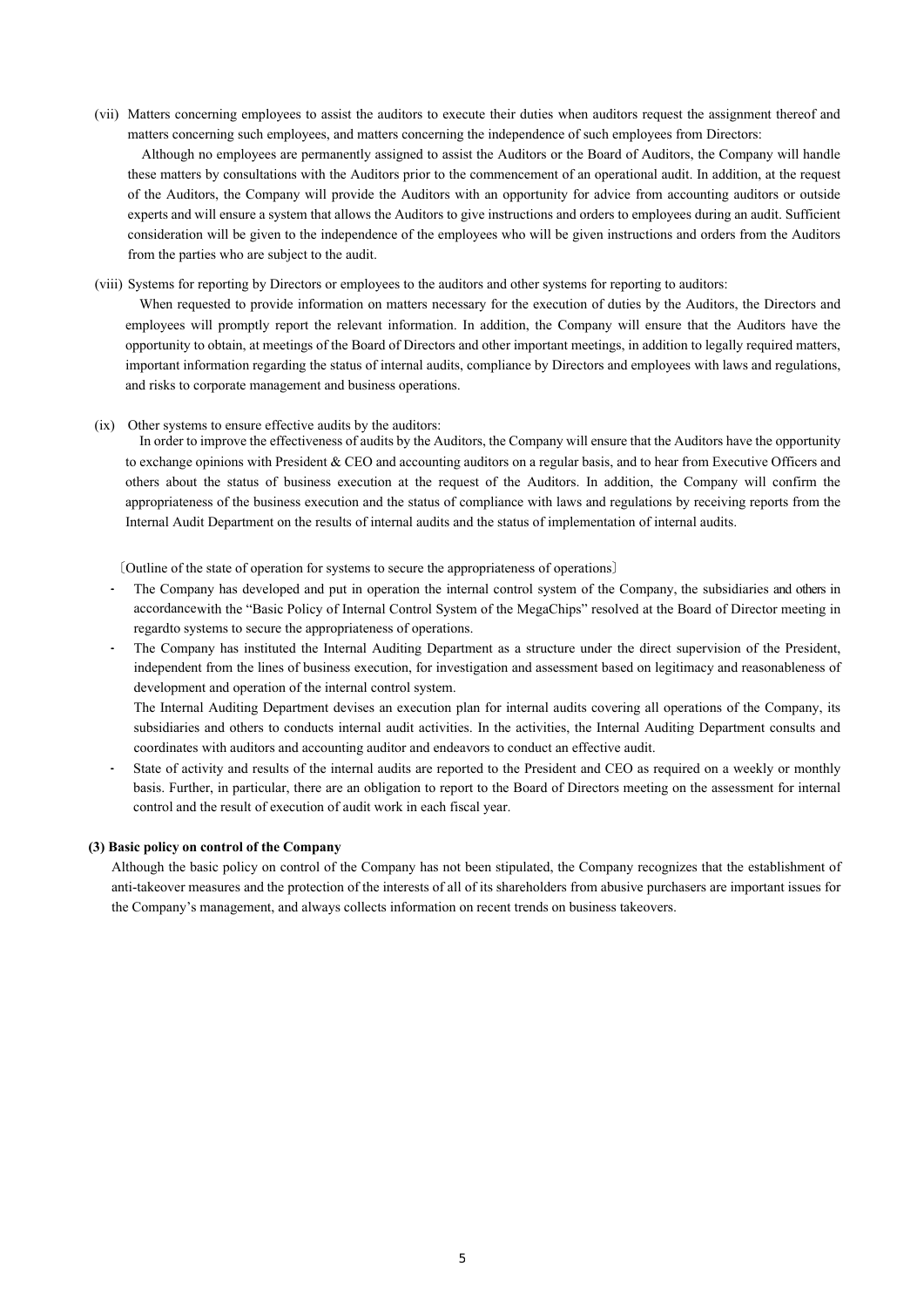## **Notes to Consolidated Financial Statements**

| (1) Matters concerning the scope of consolidation   |                                                                                                                                  |
|-----------------------------------------------------|----------------------------------------------------------------------------------------------------------------------------------|
| (i) Situation of consolidated subsidiaries          |                                                                                                                                  |
| · Number of consolidated subsidiaries               | 4 companies                                                                                                                      |
|                                                     | · Names of major consolidated subsidiaries The companies are Shun Yin Investment Ltd.;                                           |
|                                                     | MegaChips Taiwan Corporation; MegaChips LSI                                                                                      |
|                                                     | USA Corporation, and MegaChips VC USA LLC                                                                                        |
| · Change in scope of consolidation                  | MegaChips VC USA LLC was established and<br>included in the scope of consolidation from the<br>current consolidated fiscal year. |
| (ii) Situation of non-consolidated subsidiaries     |                                                                                                                                  |
| There are no non-consolidated subsidiaries.         |                                                                                                                                  |
| (2) Matters concerning application of equity method |                                                                                                                                  |
| (i) Status of equity-method affiliated companies    |                                                                                                                                  |
| · Number of equity-method affiliated companies      | 1 company                                                                                                                        |
| · Names of equity-method affiliated companies       | SiTime Corporation                                                                                                               |
|                                                     | · Matters to be specifically notes about procedures The closing date of SiTime Corporation is                                    |
| for applying the equity-method                      | December 31. In preparing the consolidated                                                                                       |
|                                                     | financial statements, the financial statements                                                                                   |
|                                                     | as of the closing date are used.                                                                                                 |
| (ii) Status of non-equity-method companies          |                                                                                                                                  |
| · Names of major companies                          | SiliconBrite Technologies Inc.                                                                                                   |
| · Reason for not applying the equity-method         | The net profit or loss (proportional amount of                                                                                   |
|                                                     | equity) and retained earnings (proportional                                                                                      |
|                                                     | amount of equity), and other items of                                                                                            |
|                                                     | SiliconBrite Technologies Inc. have an                                                                                           |
|                                                     | immaterial impact on the consolidated                                                                                            |
|                                                     | financial statements and do not have                                                                                             |
|                                                     | significance as a whole. Therefore, the                                                                                          |
|                                                     | Company excludes it from the scope of the                                                                                        |
|                                                     | equity method.                                                                                                                   |
|                                                     |                                                                                                                                  |

**1. Notes on important matters that are to become the basis for preparation of consolidated financial statements** 

(3) Matters concerning the fiscal years for consolidated subsidiaries

Of the consolidated subsidiaries, the closing dates of Shun Yin Investment Ltd. is December 31. In the preparation of consolidated financial statements, financial statements as of the respective closing dates are used. However, for important transactions occurring in the period from January 1, 2022 to the consolidated closing date, March 31, 2022, adjustments have been as required in the consolidation.

## (4) Matters regarding accounting policies

(i) Valuation standards and valuation methods for important assets

A. Securities

# ・Other securities

Securities other than shares that do not have a market value: Fair value method (with the entire amount of valuation differences recorded directly into net assets, and the cost of sales calculated

using the moving average method)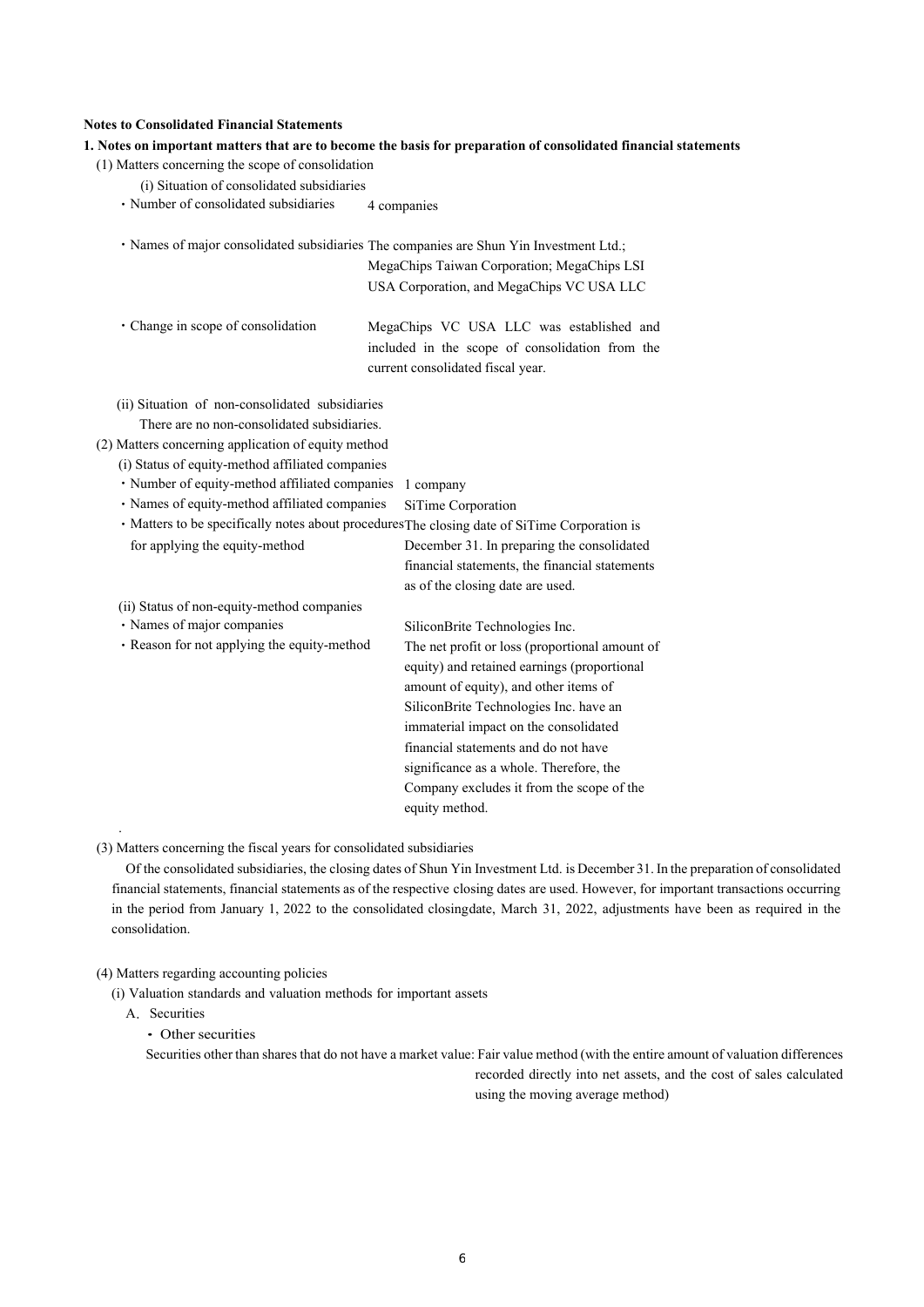|                                                                                      | Shares that do not have a market value: Mainly moving average cost method. With regard to the amount of investments in<br>capital of investment partnerships, an amount equivalent to the amount of equity in the<br>properties of the investment partnership is recorded as "investment securities" under<br>investment and other assets. The amount of investments in capital of investment<br>partnerships is recorded under "investment securities." An amount equivalent to the<br>amount of equity in net profit and loss earned by investment partnerships is recorded<br>under "non-operating income and expense." At the same time, the amount of<br>"investment securities" is increased or decreased by the above amount. The amount of<br>"investment securities" is also decreased by the amount of dividends from investment<br>partnerships. |
|--------------------------------------------------------------------------------------|-------------------------------------------------------------------------------------------------------------------------------------------------------------------------------------------------------------------------------------------------------------------------------------------------------------------------------------------------------------------------------------------------------------------------------------------------------------------------------------------------------------------------------------------------------------------------------------------------------------------------------------------------------------------------------------------------------------------------------------------------------------------------------------------------------------------------------------------------------------|
| <b>B.</b> Inventories                                                                |                                                                                                                                                                                                                                                                                                                                                                                                                                                                                                                                                                                                                                                                                                                                                                                                                                                             |
| • Work in process:                                                                   | Recorded at cost using the individual method for construction contracts and using the first-                                                                                                                                                                                                                                                                                                                                                                                                                                                                                                                                                                                                                                                                                                                                                                |
|                                                                                      | in first-out method for others (The amount shown on the balance sheet is based on the<br>method for reducing book value due to a decline in profitability.)                                                                                                                                                                                                                                                                                                                                                                                                                                                                                                                                                                                                                                                                                                 |
| • Other:                                                                             | Recorded at cost chiefly using the moving average method or the first-in first-out method                                                                                                                                                                                                                                                                                                                                                                                                                                                                                                                                                                                                                                                                                                                                                                   |
|                                                                                      | (The amount shown on the balance sheet is based on the method for reducing book value<br>due to a decline in profitability.)                                                                                                                                                                                                                                                                                                                                                                                                                                                                                                                                                                                                                                                                                                                                |
| (ii) Depreciation method for important depreciable assets                            |                                                                                                                                                                                                                                                                                                                                                                                                                                                                                                                                                                                                                                                                                                                                                                                                                                                             |
| A. Property, plant and equipment                                                     |                                                                                                                                                                                                                                                                                                                                                                                                                                                                                                                                                                                                                                                                                                                                                                                                                                                             |
| • Domestic:                                                                          | Chiefly the declining balance method                                                                                                                                                                                                                                                                                                                                                                                                                                                                                                                                                                                                                                                                                                                                                                                                                        |
|                                                                                      | However, the straight-line method is applied to reticles used for LSI manufacturing.                                                                                                                                                                                                                                                                                                                                                                                                                                                                                                                                                                                                                                                                                                                                                                        |
| • Overseas:                                                                          | Chiefly the straight-line method                                                                                                                                                                                                                                                                                                                                                                                                                                                                                                                                                                                                                                                                                                                                                                                                                            |
|                                                                                      | The principal useful lives are 3 to 50 years for buildings and 2 to 20 years for tools, furniture<br>and fixtures.                                                                                                                                                                                                                                                                                                                                                                                                                                                                                                                                                                                                                                                                                                                                          |
| Intangible assets:<br>В.                                                             | Straight-line method                                                                                                                                                                                                                                                                                                                                                                                                                                                                                                                                                                                                                                                                                                                                                                                                                                        |
|                                                                                      | However, the straight-line method based on the depreciable life in business operations (3 to                                                                                                                                                                                                                                                                                                                                                                                                                                                                                                                                                                                                                                                                                                                                                                |
|                                                                                      | 7 years) is applied to technology assets; the straight-line method based on the period of                                                                                                                                                                                                                                                                                                                                                                                                                                                                                                                                                                                                                                                                                                                                                                   |
|                                                                                      | possible use within the Company (chiefly, 3 to 5 years) is applied to software used by the                                                                                                                                                                                                                                                                                                                                                                                                                                                                                                                                                                                                                                                                                                                                                                  |
|                                                                                      | Company. The straight-line method based on the period of possible sale (chiefly 3 years) is                                                                                                                                                                                                                                                                                                                                                                                                                                                                                                                                                                                                                                                                                                                                                                 |
|                                                                                      | applied to software to be sold on the market.                                                                                                                                                                                                                                                                                                                                                                                                                                                                                                                                                                                                                                                                                                                                                                                                               |
| C. Long-term prepaid expenses:                                                       |                                                                                                                                                                                                                                                                                                                                                                                                                                                                                                                                                                                                                                                                                                                                                                                                                                                             |
| - Development expenses paid<br>especially for the preparation<br>of mass production: | Straight-line method based on the period of possible sale (3 years)                                                                                                                                                                                                                                                                                                                                                                                                                                                                                                                                                                                                                                                                                                                                                                                         |
|                                                                                      |                                                                                                                                                                                                                                                                                                                                                                                                                                                                                                                                                                                                                                                                                                                                                                                                                                                             |

• Others: Equal installment method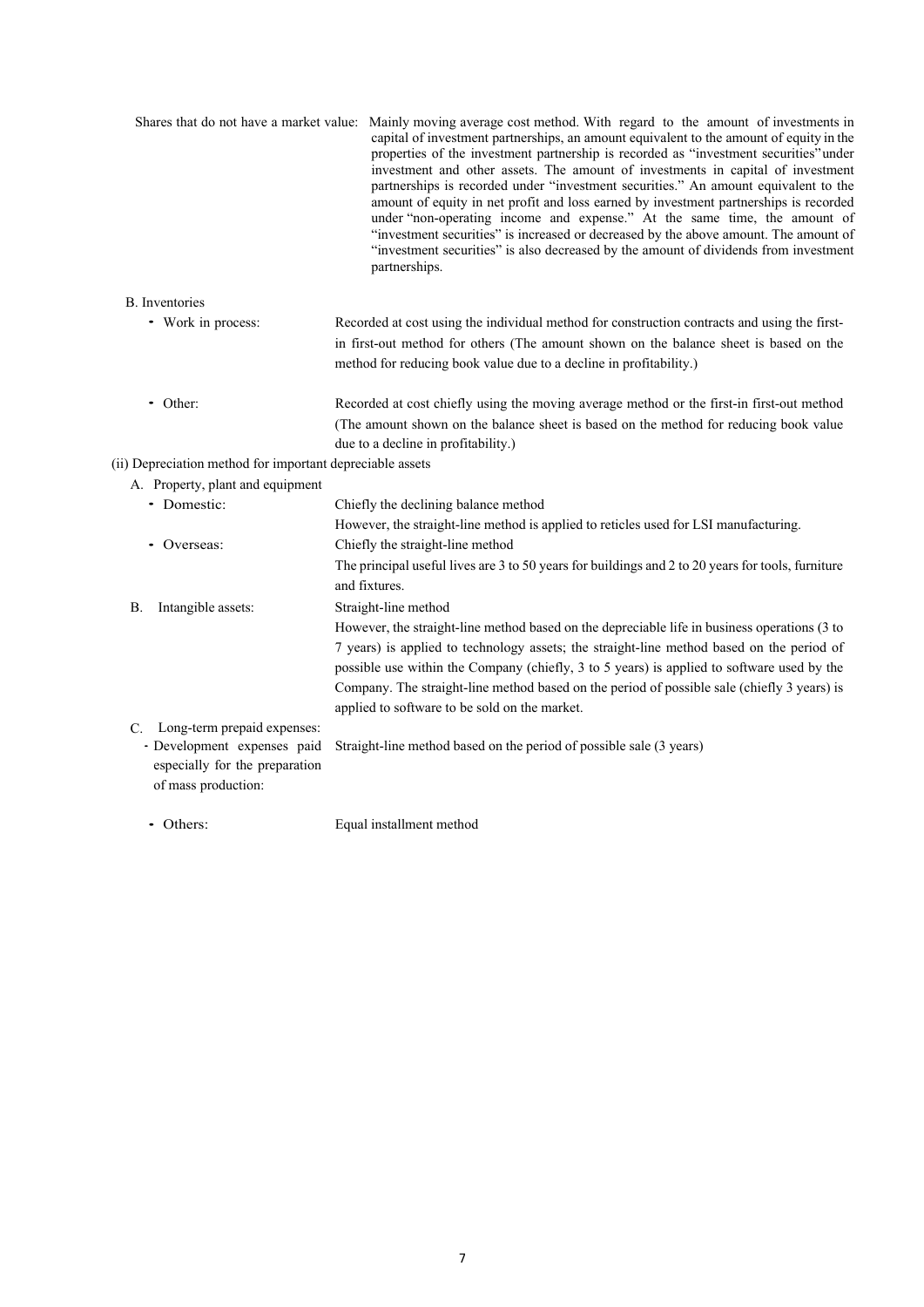# (iii) Standards for recording important provisions and allowances

| А. |                                                           | Allowance for doubtful accounts: In preparation for anticipated losses as a result of bad debts, the expected unrecoverable<br>amount is recorded based on an actual bad debt ratio for general receivables, and by<br>individually taking the possibility of collection into consideration for specified receivables,                                                                                                                                                   |
|----|-----------------------------------------------------------|--------------------------------------------------------------------------------------------------------------------------------------------------------------------------------------------------------------------------------------------------------------------------------------------------------------------------------------------------------------------------------------------------------------------------------------------------------------------------|
|    |                                                           | including loans that are likely to be unrecoverable.                                                                                                                                                                                                                                                                                                                                                                                                                     |
| В. | Provision for bonuses:                                    | In preparation for the payment of bonuses to employees, the expected amount of payment<br>that should be borne in the consolidated fiscal year under review is recorded.                                                                                                                                                                                                                                                                                                 |
| C. | Provision for loss on<br>construction contracts:          | When the total cost of construction is likely to exceed total construction revenue and the<br>amount can be reasonably estimated, the Company records any amount estimated to<br>exceed the total construction revenue as a provision for loss on construction contracts.                                                                                                                                                                                                |
|    | (iv) Basis for recording significant revenue and expenses |                                                                                                                                                                                                                                                                                                                                                                                                                                                                          |
|    | A. Sales of products:                                     | The Company engages in a single business domain, mainly providing total solutions from<br>design and development to manufacturing of LSI leveraging its unique analog and digital<br>technologies. design, development. The performance obligation is satisfied when the<br>products are delivered to a customer, so the revenue is recognized at the time when the said<br>performance obligation is satisfied, namely, the arrival and the acceptance of the products. |
|    | B. Contract development:                                  | The Company conducts contract-based development of LSI. As to the performance<br>obligation satisfied over time under the said contract, the stage of completion is<br>estimated by the input method and the revenue is recognized over time based on the<br>degree of completion.                                                                                                                                                                                       |
|    |                                                           | (v) Matters regarding the amortization of goodwill and amortization period                                                                                                                                                                                                                                                                                                                                                                                               |

Goodwill is amortized by the straight-line method over the estimated period of effect (10 years).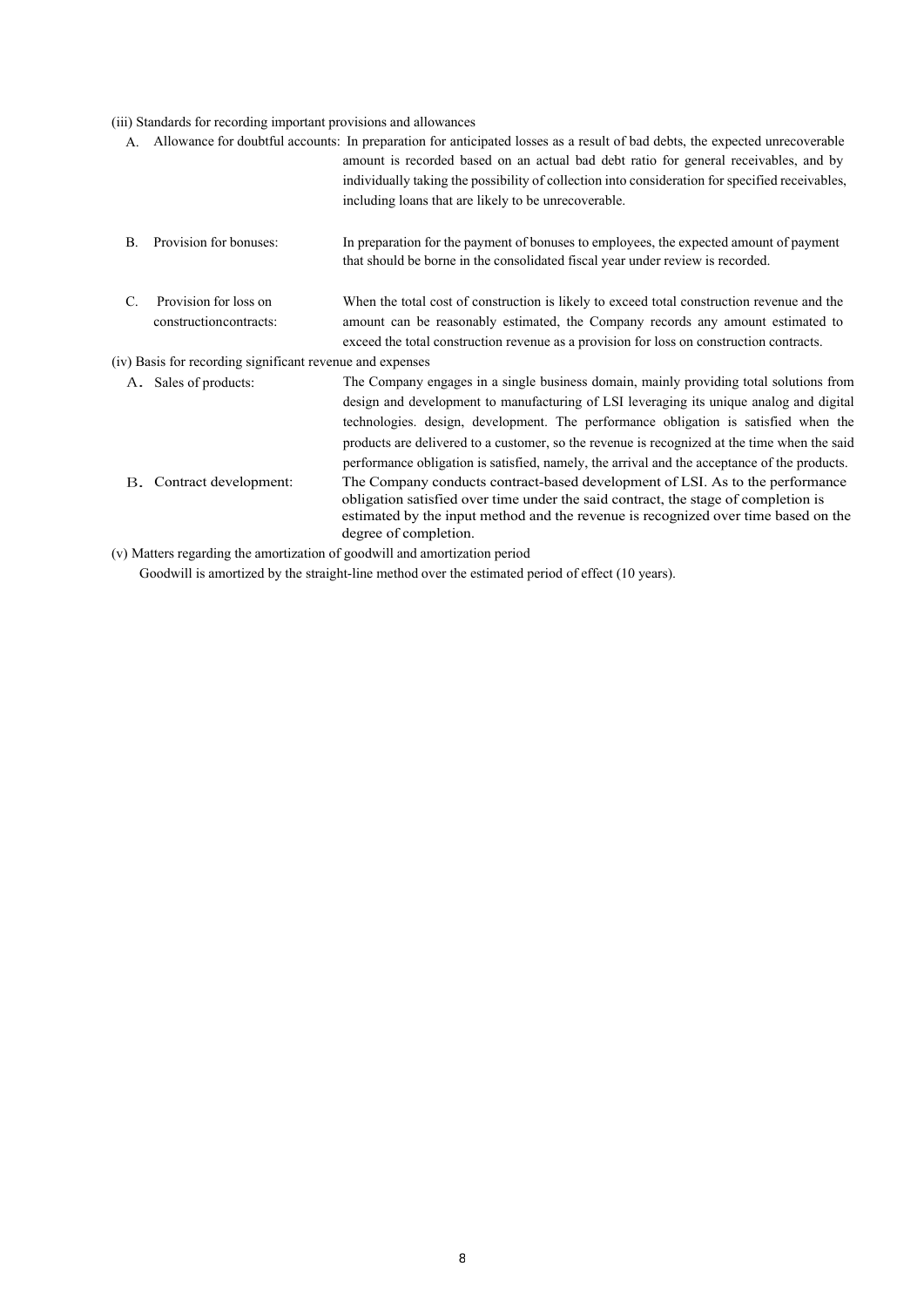#### **2. Change in accounting policies**

(Application of the Accounting Standard for the Revenue Recognition, ETC)

The Company applied "Accounting Standards for Revenue Recognition" (ASBJ Statement No. 29, March 31,2020), and relevant ASBJ regulations from the beginning of the current consolidated fiscal year under review, and it has recognized revenue at the time of control of promised goods or services.

As such, whereas revenue derived from product sales was previously recognized at the time of shipment, the Company will now recognize such revenue upon arrival and acceptance of product. In addition, with respect to transactions involving the supply of parts and materials with no obligation to repurchase, the Company previously recognized the consideration received from the supplier as revenue, and if the supplier subsequently repurchased the parts and materials as products, the Company eliminated the amount equivalent to the revenue related to the supply of parts and materials to the supplier at the time of sale to the customer. Furthermore, as to the transaction in which the Company's role to be an agent, where previously the Company recognized revenue on the gross amount of consideration received from the customer, the Company changed its method to recognizing revenue on a net basis transaction.

The application of the Accounting Standard for Revenue Recognition and relevant ASBJ regulations is subject to the transitional treatment provided for in the proviso to paragraph 84 of the Accounting Standard for Revenue Recognition. The cumulative effect of the retrospective application, assuming the new accounting policy had been applied to periods prior to the beginning of the current fiscal year under review was added to or deducted from the opening balance of retained earnings of the current fiscal year under review, and thus the new accounting policy was applied from such opening balance.

Due to the application of the Accounting Standard for Revenue Recognition and relevant regulations, "Notes and accounts receivable - trade" under current assets of the consolidated balance sheet as of the end of the previous consolidated fiscal year has been included in "Notes and accounts receivable - trade, and contract assets" under current assets from the current consolidated fiscal year under review

As a result of this change, sales amount for the current consolidated fiscal year decreased by ¥3,770,466 thousand. Due to the reflection of cumulative effect to net assets of the beginning of current fiscal year under review, the balance of retained earnings at the beginning of current fiscal year decreased by ¥1,063,352 thousand, net assets per share was decreased by ¥55.47. An impact of operating income, ordinary income, profit before income taxes and Profits per share is insignificant.

(Application of Accounting Standard for Fair Value Measurement)

 The Company has applied the "Accounting Standard for Fair Value Measurement" (ASBJ Statement No. 30, July 4, 2019) and relevant ASBJ regulations from the beginning of the current fiscal year under review. In the future, the Company will furthermore apply new accounting policy stipulated by the Accounting Standard for Fair Value Measurement and relevant ASBJ regulations subject to the transitional treatment provided for in paragraph 19 of the Accounting Standard for Fair Value Measurement and paragraph 44 2 of the "Accounting Standard for Financial Instruments" (ASBJ Statement No. 10, July 4, 2019). In addition, this application has no impact on quarterly consolidated financial statements is immaterial.

In addition, the Company added notes of matters related to financial instruments by a level of market value in "7. Notes Regarding Financial Instruments".

#### **3. Notes on significant accounting estimates**

(Valuation of non-listed stocks)

(1) Amount recorded in the consolidated financial statements for the current fiscal year

The Company and its US consolidated subsidiary invested in several overseas startup companies with advanced technology and idea for the Company Group's sustainable growth in the medium and long term. In the consolidated balance sheet for the current consolidated fiscal year, ¥1,689,271 thousand of investment securities and ¥367,170 thousand of shares of subsidiaries and associates (companies not accounted for using the equity method) are posted.

(2) Other information that helps understand the details of accounting estimates

The investments held by MegaChips as non-marketable securities are carried at cost. When the value of investments decreases significantly, a loss on valuation will be recognized except when the recoverability of the real value is supported by sufficient evidence. Although, in accordance with U.S. GAAP, the investments held by the U.S. consolidated subsidiaries are calculated as the valuation of the balance sheet based on the acquisition cost with no easily determinable fair market price, a loss on valuation will be recognized when circumstances are identified that suggest that the fair value will be less than the acquisition cost, taking into account qualitative factors, including a significant deterioration in the investment's financial condition or future prospects.

As for the valuation of these investments, as a result of calculation of excess return included in the real value related to such investments in startups, there was no significant deterioration in the value of the investments held by the Company, nor was there a situation suggesting that the fair value of the investments held by the U.S. consolidated subsidiaries are less than the acquisition cost, thereby making it unnecessary to recognize a loss on valuation.

#### (3) Amount recorded in the consolidated financial statements for the current consolidated fiscal year

The Company and its US consolidated subsidiary invested in several overseas startup companies with advanced technology and idea for the Company Group's sustainable growth in the medium and long term. In the consolidated balance sheet for the current consolidated fiscal year, ¥1,689,271 thousand of investment securities and ¥367,170 thousand of shares of subsidiaries and associates (companies not accounted for using the equity method) are posted.

#### (4) Other information that helps understand the details of accounting estimates

The investments held by MegaChips as non-marketable securities are carried at cost. When the value of investments decreases significantly, a loss on valuation will be recognized except when the recoverability of the real value is supported by sufficient evidence. Although, in accordance with U.S. GAAP, the investments held by the U.S. consolidated subsidiaries are calculated as the valuation of the balance sheet based on the acquisition cost with no easily determinable fair market price, a loss on valuation will be recognized when circumstances are identified that suggest that the fair value will be less than the acquisition cost, taking into account qualitative factors, including a significant deterioration in the investment's financial condition or future prospects.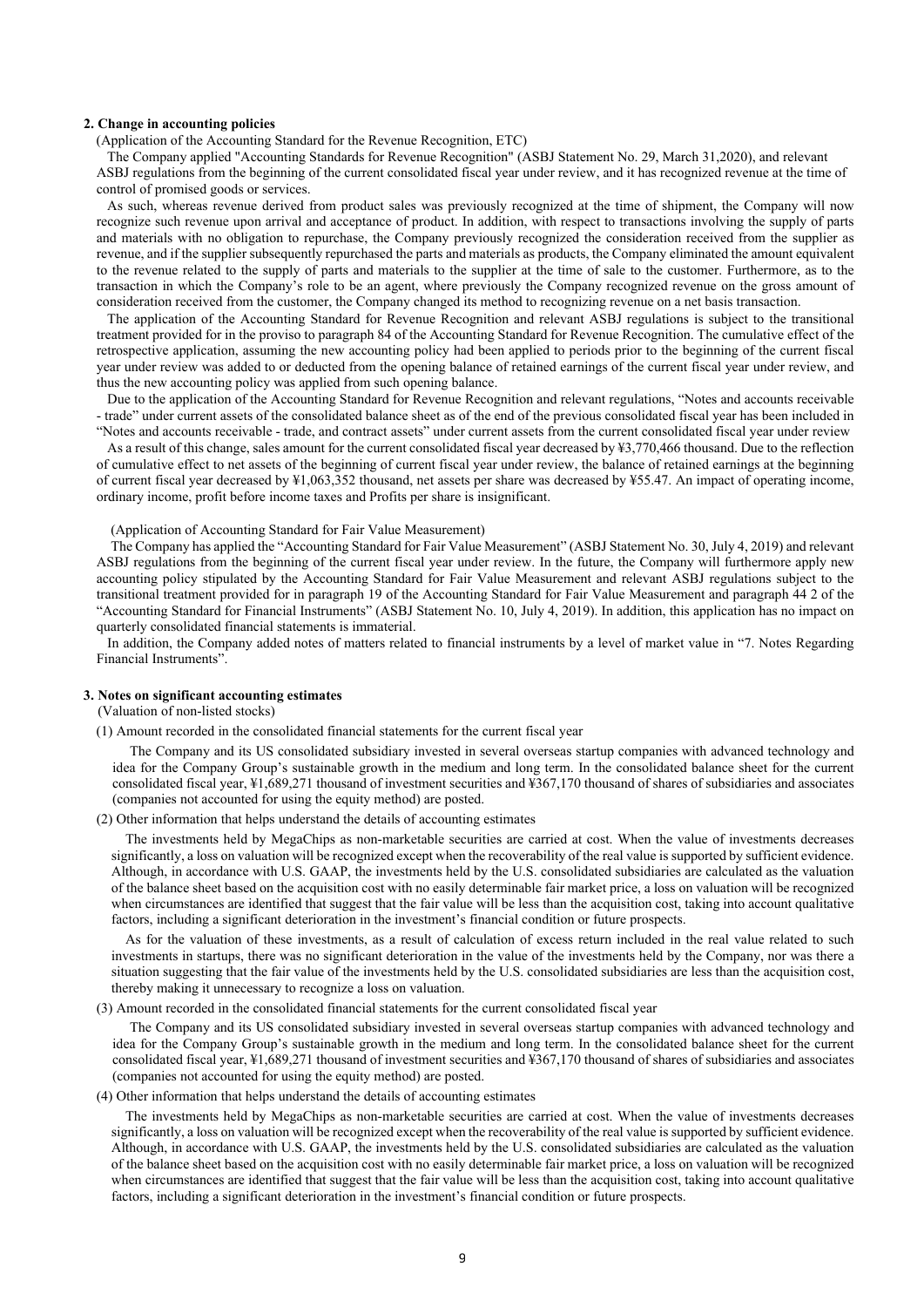As for the valuation of these investments, as a result of calculation of excess return included in the real value related to such investments in startups, there was no significant deterioration in the value of the investments held by the Company, nor was there a situation suggesting that the fair value of the investments held by the U.S. consolidated subsidiaries are less than the acquisition cost, thereby making it unnecessary to recognize a loss on valuation.

### **4. Notes on consolidated balance sheet**

(1) Amount of accumulated depreciation on property, plant and equipment **¥**7,404,313 thousand

(2)Inventories and the reserves for loss on construction contracts related to construction contracts that are likely to incur losses are presented as is and are not offset. The amount equivalent to the reserves for loss on construction contracts included in inventories related to construction contracts that are likely to incur losses is ¥2,981 thousand for work in process.

# **5. Notes on consolidated statements of income**

| (1) A reduction of book value due to a decline in the profitability of inventories held for the purpose of ordinary sale |                             |
|--------------------------------------------------------------------------------------------------------------------------|-----------------------------|
| Cost of sales                                                                                                            | $\text{\#193.100}$ thousand |
| (2) Provision for loss on construction contracts included in the cost of sales                                           | ¥17.533 thousand            |

(3) Gain on sales of shares of subsidiaries and associates

This was due to a capital increase by new shares at market price by SiTime Corporation, an affiliate company, and the sale by the Company of a portion of its shares in SiTime Corporation.

A gain on sales of shares of subsidiaries and associates includes, in addition to gains from the sale of shares, gains due to a change in equity ratio of shares owned by the Company arising from SiTime Corporation's capital increase.

(4) Loss on retirement of non-current assets

This is mainly attributable to the retirement of internally developed software included in the Company's intangible assets.

(5) Loss on valuation of other investments

This is attributable to the review of the valuation and the impairment of other investments.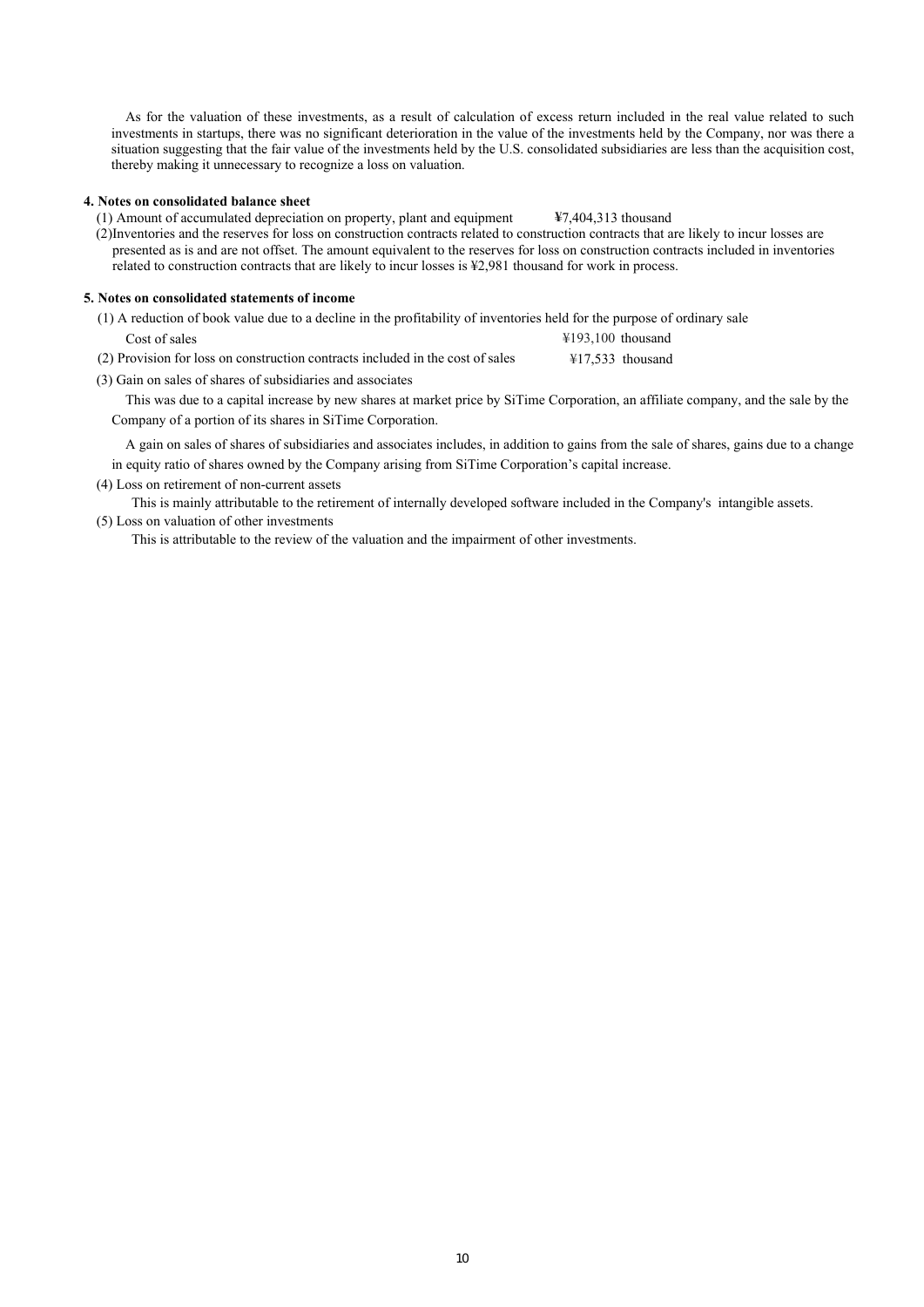## **6. Notes on consolidated statements of changes in shareholders' equity**

| Type of shares | Number of shares at Increase in number Decrease in number Number of shares as<br>beginning of the of shares during the of shares during the of the end of the<br>consolidated fiscal consolidated fiscal<br>vear under review<br>vear under review |      | consolidated fiscal<br>vear under review | consolidated fiscal<br>vear under review |
|----------------|----------------------------------------------------------------------------------------------------------------------------------------------------------------------------------------------------------------------------------------------------|------|------------------------------------------|------------------------------------------|
| Common shares  | 23,038,400 shares                                                                                                                                                                                                                                  | $-1$ | 1,070,700 shares                         | 21,967,700 shares                        |

## (1) Matters on type and total number of outstanding shares

(Notes) The number of treasury shares (common shares) decreased by1,070,700 shares is due to cancellation of treasury shares.

# (2) Notes on type and number of treasury shares

| Type of shares |                     | Number of shares at I Increase in number                        | Decrease in number Number of shares as |                     |
|----------------|---------------------|-----------------------------------------------------------------|----------------------------------------|---------------------|
|                | beginning of the    | of shares during the   of shares during the   of the end of the |                                        |                     |
|                | consolidated fiscal | consolidated fiscal                                             | consolidated fiscal                    | consolidated fiscal |
|                | vear under review   | vear under review                                               | vear under review                      | vear under review   |
| Common shares  | $1,275,531$ shares  | 2,613,280 shares                                                | 1,091,700 shares                       | 2.797.111 shares    |

(Notes) 1 . 2,613,200 shares of the increase in the number of treasury shares (common shares) is due to the acquisition of treasury stock by resolution of the Meeting of t0068e Board of Directors and 80 shares are purchase of fractional shares.

2. 1,070,700 shares of the decreased in the number of treasury stock (common shares) is due to the cancellation of treasury shares and 21,000 shares are disposition of treasury shares.

#### (3) Notes on dividends of surplus

## (i) Amount of dividends of surplus paid

| Resolution                                                   | Type of share    | Total amount of<br>dividends<br>Thousands of<br>Yen) | Dividend per<br>share<br>(yen) | Record date    | Effective date |
|--------------------------------------------------------------|------------------|------------------------------------------------------|--------------------------------|----------------|----------------|
| Meeting of the Board<br>of Directors held on<br>May 14, 2021 | Common<br>shares | 1,741,029                                            | 80.00                          | March 31, 2021 | June 4, 2021   |

(ii) Dividends for which the record date falls in the consolidated fiscal year under review, but the effective date falls in the following consolidated fiscal year

| Resolution                                                | Type of share    | Total amount<br>of dividends<br>(Thousands)<br>of Yen) | Funds for<br>dividends | Dividend per<br>share<br>(ven) | Record date       | <b>Effective</b> date |
|-----------------------------------------------------------|------------------|--------------------------------------------------------|------------------------|--------------------------------|-------------------|-----------------------|
| Meeting of the Board<br>Directors held on<br>May 13, 2022 | Common<br>shares | 1,725,353                                              | Retained<br>earnings   | 90.00                          | March 31,<br>2022 | June 3,<br>2022       |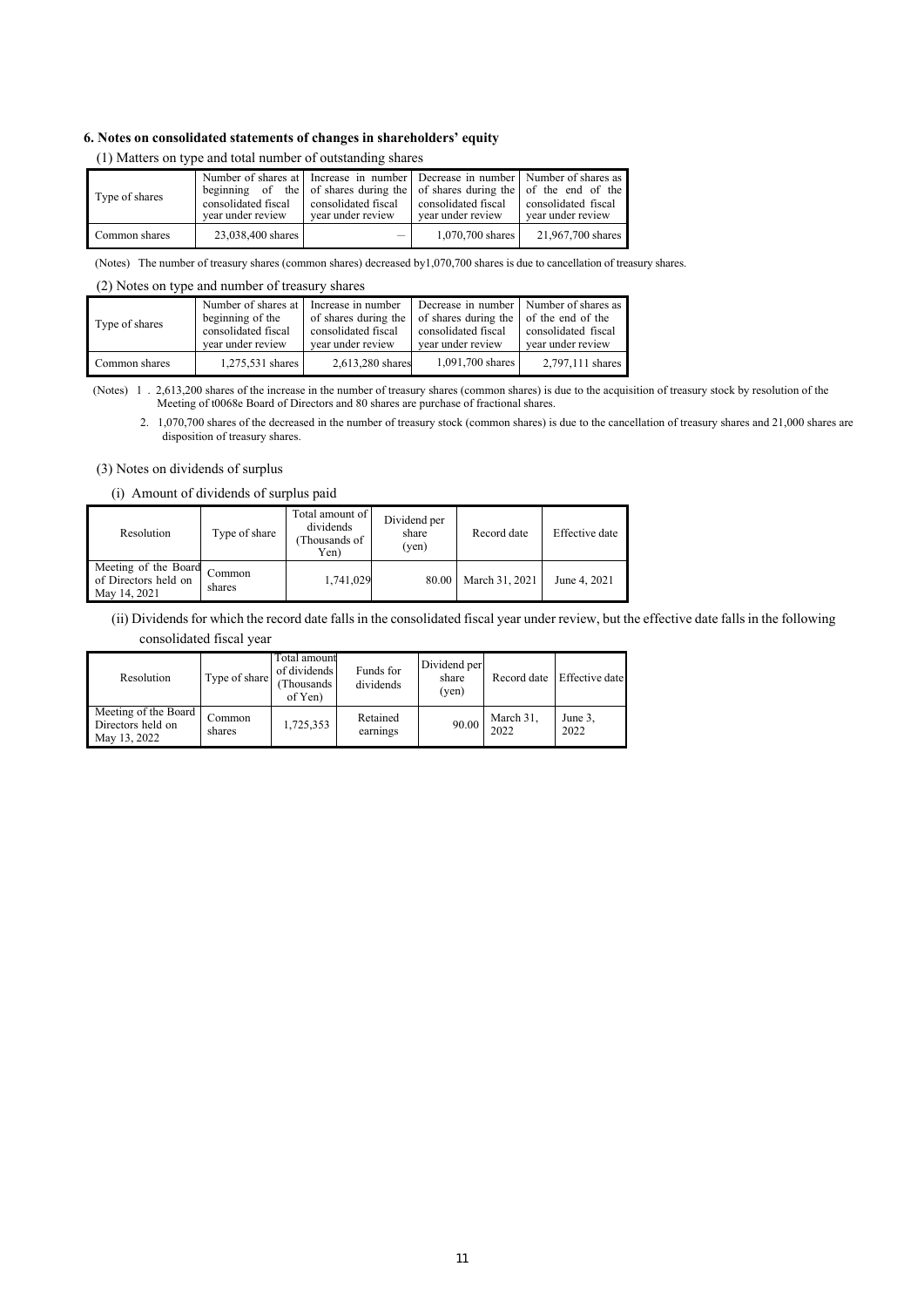#### **7. Notes on Financial Instruments**

(1) Policies for the handling of financial instruments

To improve the efficiency with which funds are used while applying appropriate risk controls, the Company has adopted basic policies by which it concentrates the use of funds on its main business activities, refrains from speculative fund management, and invests in financial instruments only after the details of the products and risks involved are clearly understood by fully evaluating their historical performance and any potential impact.

The financial instruments in which the Company invests are limited to bank deposits and governmental and corporate bond investment trusts in which the principal is appropriately protected and for which the liquidity is high, as well as bonds with lower credit and market risks. The Company does not invest in financial instruments such as derivatives that carry significant investment risks.

To minimize risks associated with fund management, the Company manages funds in accordance with internal rules that stipulate strict investment rules, including those for limiting investment amounts, restrictions on investment periods and rating standards. Furthermore, to reduce risks of fluctuations in foreign exchange rates over certain receivables and payables denominated in foreign currencies resulting from normal business transactions, the Company uses foreign exchange forward contracts in accordance with internal rules that stipulate the risk management structure and policies.

While the Company maintains sufficient funds to make payments on obligations arising from unexpected developments, it also maintains an appropriate level of funds for working capital. To meet its needs for working capital, the Company raises funds, when necessary, but within established limits for borrowings from financial institutions and limits for the sale of its accounts receivable. The Company determines its funding strategies each fiscal year by taking into account certain factors such as its business performance, its funding requirements and the efficiency of other alternative methods of funding.

(2) Details and risks of financial instruments

Cash and deposits are deposited mainly in the current checking accounts at banks, primarily for use as working capital. These banks present almost no credit or liquidity risks as their credibility is extremely high and there is no security interest registered on them. Notes and accounts receivable - trade (operating receivables) are exposed to the credit risk of customers. Furthermore, although 84.4% of the operating receivables at the end of the consolidated fiscal year under review are from a specific major customer, we believe that the credit risk is extremely low from the perspective of business results and financial status.

Investment securities are categorized as other securities and consist mainly of stocks held for investment and investment securities held for maintaining partnerships. All of these investments have been made as present and future business partners and to collect information for future business development with the aim of improving corporate value and achieving other synergies. Therefore, if the business policies of the Company or those of the issuing company change, there is a risk that the initial plans may not be realized.

In addition, among shares held by the Company, listed shares are exposed to market risk, while unlisted shares may be impaired if the value of the issuing companies falls because of poor business performance or a deteriorating financial situation. Of all investment securities held as of the end of the consolidated fiscal year under review, the shares of partner factories held by the Company's subsidiaries accounted for 70.0%.

All accounts payable - trade and (operating debt) are due within one year.

There is no outstanding loans, however, among borrowings, short-term loans payable comprise mainly funds borrowed to finance business transactions, while the current portion of long-term loans payable comprises mainly funds borrowed to finance investment in businessactivities.

Accounts receivable - trade and accounts payable - trade denominated in foreign currencies recognized as a result of normal business transactions are exposed to the risks of fluctuations in foreign exchange rates. The Company seeks to reduce these risks by using foreign exchange forward contracts when necessary, after considering the net position of accounts receivable - trade and accounts payable - trade denominated in the same foreign currency.

(3) Risk management system for financial instruments

(i) Credit risk

Credit risk is defined as the risk of incurring losses as a result of a decline or loss in value of financial assets due to credit events (reasons) such as dishonored checks or bankruptcy as a result of a deterioration in the financial condition of business partners or issuing companies.

To maintain sound assets, the Accounting Department, the Finance Division and the Operating Department of the Company control the due dates associated with and the outstanding balances of individual customers. The Company has also developed a system in which credit screening, credit control, and asset control are consistently carried out in accordance with the relevant accounting and sales management rules. In addition, the Company strictly evaluates its assets in accordance with the accounting standards and other related rules for impairment and provisions as necessary.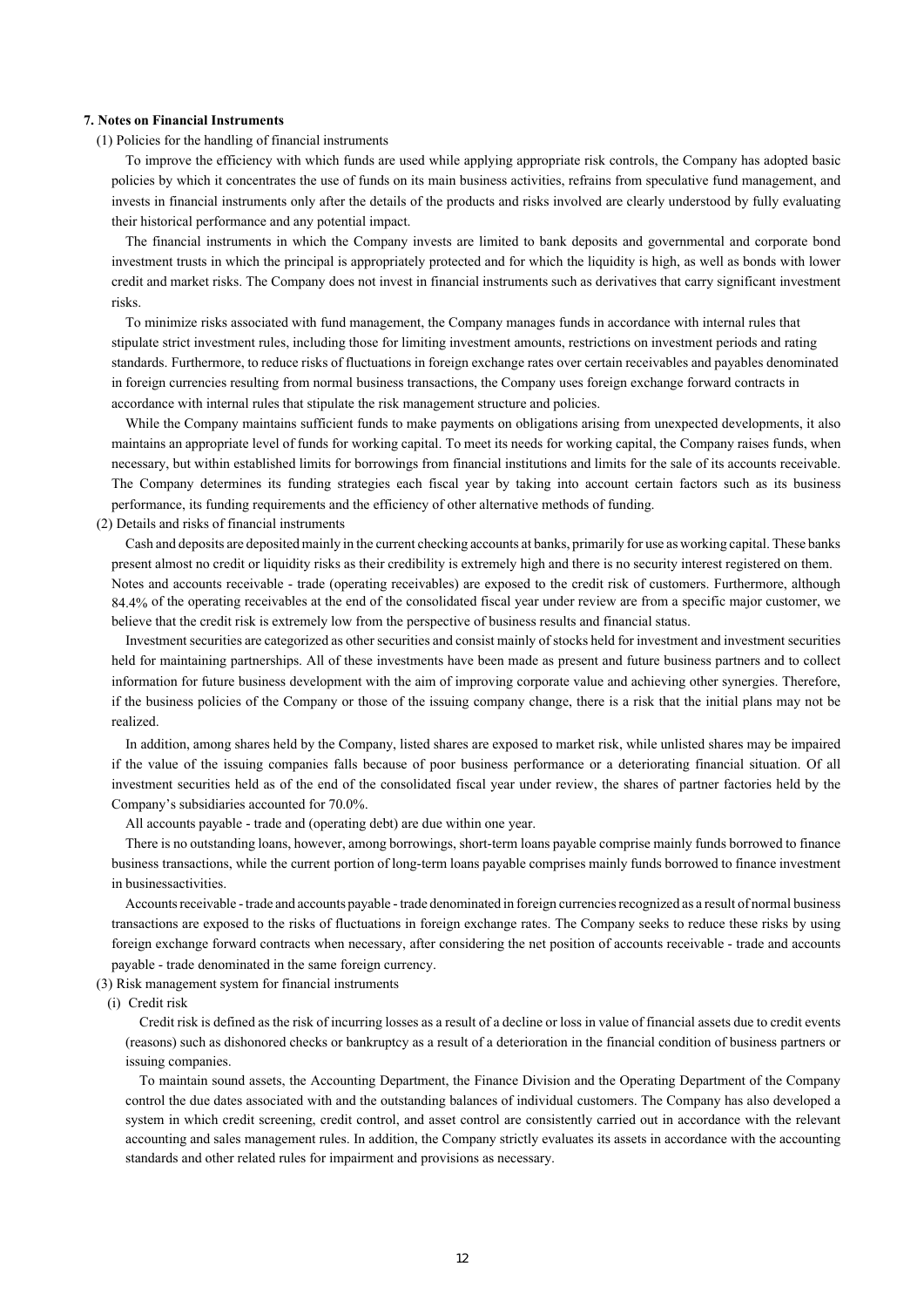## (ii) Market risk

Market risk is defined as the risk of the Company incurring losses due to changes in the fair market value of financial instruments as a result of fluctuations in interest rates, foreign exchange rates, and stock prices. It is a general term for risks associated with assets and liabilities with interest rate fluctuation risk, exchange rate fluctuation risk or stock price fluctuation risk.

In accordance with its accounting rules and cash management rules, the Finance Division regularly monitors the fair market value and the financial condition of issuing companies. It also regularly reviews its investment policies by obtaining information aboutbusiness plans and other relevant matters. The Finance Department also monitors trends in interest rates, foreign exchange rates and stock prices as needed in an effort to reduce the market risks associated with the Company's assets and liabilities.

In general, the Company does not make investments as part of fund management in financial products that involve risks related to fluctuations in stock prices or foreign exchange rates. However, the Company makes efforts to reduce risks of fluctuations in foreign exchange rates related to certain receivables and payables denominated in foreign currencies related to normal business transactions by managing such risks in accordance with foreign exchange risk management rules and using foreign exchange forward contracts and other derivatives when necessary.

#### (iii) Liquidity risk

Liquidity risk is defined as the risk of the Company incurring losses due to a shortage of available cash as a result of the Company's inability to raise funds because of a deterioration in its financial situation or other reason for incurring loss if the Company is forced to accept significantly worse than usual funding conditions.

By constantly monitoring the management of funds and regularly preparing and updating funding plans, the Finance Department ensures that the Company maintains an appropriate level of funds, including sufficient funds to meet obligations that may arise from unexpected developments. As a measure to respond to liquidity risk, the Company has also established credit lines and overdraft agreements with their banks. No financial covenants are attached to these overdraft agreements.

(4) Supplementary explanation concerning the fair market value, etc., of financial instruments

The various factors are taken into account in the calculation of the fair value of financial instruments, the such values may vary when these conditions change.

#### (5) Matters concerning the fair market values of financial instruments

Information about figures for financial instruments presented in the consolidated balance sheets, related fair values and their differences at the end of the current consolidated fiscal year are set forth in the tables below.

|                                       | Consolidated balance<br>sheet recorded amount<br>(Thousands of Yen) | Market price<br>(Thousands of Yen) (Thousands of Yen) | Difference  |
|---------------------------------------|---------------------------------------------------------------------|-------------------------------------------------------|-------------|
| Investment securities                 |                                                                     |                                                       |             |
| Shares of subsidiaries and associates | 18,738,003                                                          | 151.653.449                                           | 132,915,445 |
| Other securities                      | 3,968,289                                                           | 3.968.289                                             |             |

(Note) 1. Cash and deposits, notes and accounts receivable-trade, notes and accounts payable-trade, accounts receivable-other, and Accounts payable-other are omitted because they are due in a short period of time and the fair market value is similar to the book value.

2. . Securities that do not have a market value is not included in "investment securities". The consolidated balance sheet amount of the relevant financial instruments is  $\frac{1}{2}$ ,919,794 thousand for unlisted shares and  $\frac{1}{2}$ 147,173 for union fund.

#### (6) Matters regarding the breakdown of financial instruments by each fair value level

The fair values of financial instruments are categorized into the following three levels, in accordance with the observability and importance of the inputs used in the fair value calculation.

Level 1 fair value: Among the inputs to the calculation of observable fair value, fair value calculated based on market price to the assets and liabilities subject to such fair value that is formed in an active market

Level 2 fair value: Among the inputs to the calculation of observable fair value, fair value calculated using inputs other than the Level 1 inputs.

Level 3 fair value: Fair value calculated using important inputs that cannot be observed.

In cases where multiple inputs which have a material effect on the calculation of the fair value are used, among the levels to which the respective inputs belong, the fair value is categorized at the level with the lowest priority in the fair value calculation.

#### (i) Financial instruments recorded at the fair value in the consolidated balance sheet

|                                       | Fair Value (¥ thousand) |                          |         |  |
|---------------------------------------|-------------------------|--------------------------|---------|--|
|                                       | Level 1                 | Level 2                  | Level 3 |  |
| Investment securities                 |                         |                          |         |  |
| Shares of subsidiaries and associates | -                       | $\overline{\phantom{0}}$ |         |  |
| Available-for-sale securities         | 3.968.289               | $\overline{\phantom{0}}$ |         |  |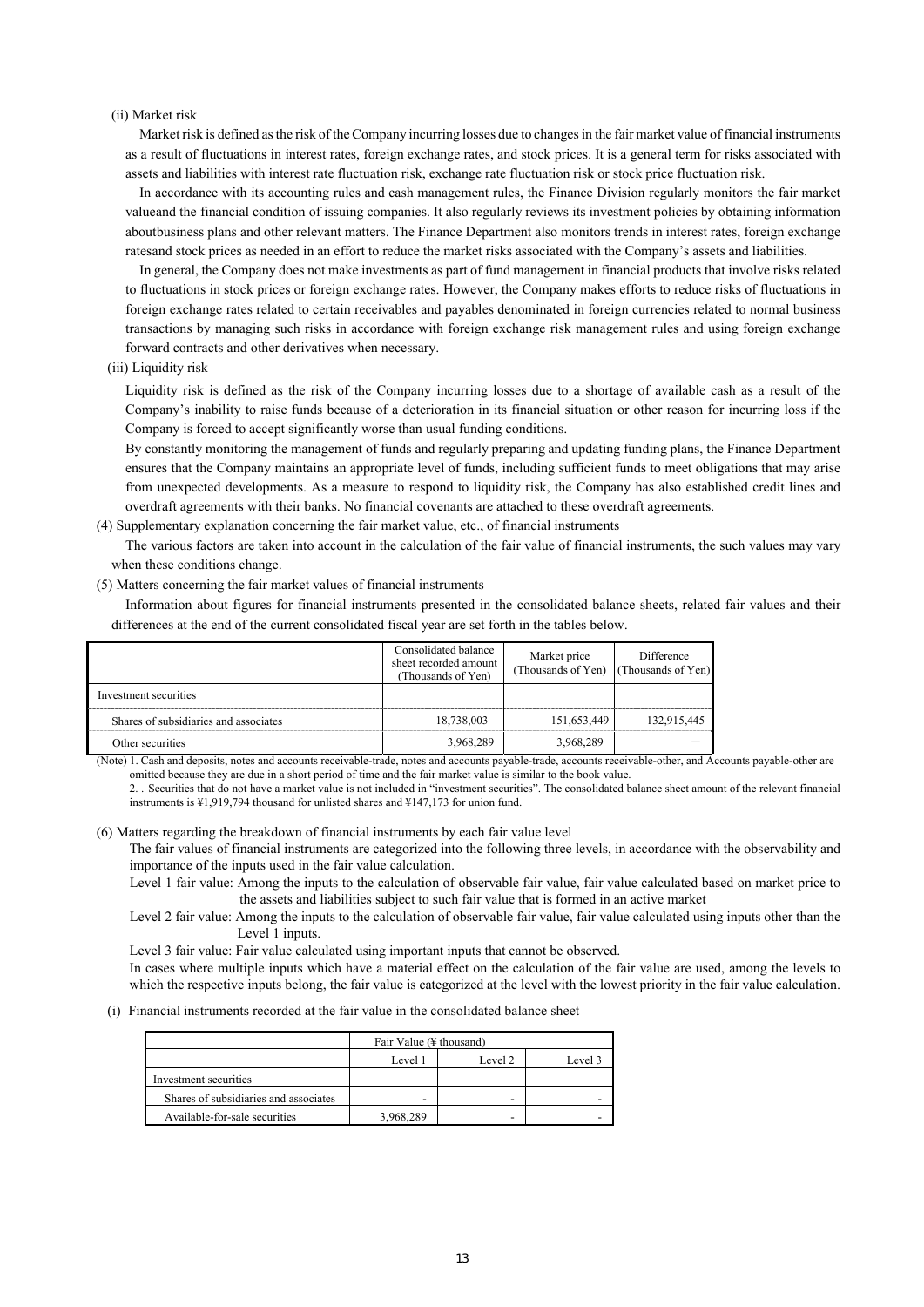(ii) Financial instruments other than those recorded on the consolidated balance sheets at the fair value

|                                       | Fair Value (¥ thousand) |                          |         |  |
|---------------------------------------|-------------------------|--------------------------|---------|--|
|                                       | Level 1                 | Level 2                  | Level 3 |  |
| Investment securities                 |                         |                          |         |  |
| Shares of subsidiaries and associates | 151,653,449             | $\overline{\phantom{0}}$ |         |  |
| Available-for-sale securities         | -                       |                          |         |  |

(Note) Explanation of the valuation methods and inputs used in calculating fair values of financial instruments and Available-for-sale securities are as follows.

Listed shares are valued using the market price. Because listed shares are traded on active markets, their fair value is categorized as a level 1 fair value.

### **8. Notes concerning revenue recognition**

(1) Information on disaggregation of revenue from contract with customers

The information on disaggregation of revenue from contract with customers are as follows.

|                                               | Amount $(\frac{1}{2})$ thousand) |
|-----------------------------------------------|----------------------------------|
| Goods or service satisfied at a point in time | 73,311,051                       |
| Goods or service satisfied over time          | 1,945,372                        |
| Revenue from contract with customers          | 75,256,424                       |
| Other revenue                                 |                                  |
| Revenue from outside customers                | 75,256,424                       |

(2) Basic information for understanding revenue from contract with customers

Basic information for understanding revenue from contract with customers is included in "1. Notes on important matters that are to become the basis for preparation of consolidated financial statements (4) Matters regarding accounting policies (iv) Basis for recording significant revenue and expenses".

(3) Information for understanding the revenue amounts in the consolidated fiscal year under review and subsequent consolidated fiscal years

(i) Balance of contract assets and contract liabilities

|                                                     | Balance at the beginning of the<br>period (¥ thousand) | Balance at the end of the<br>period $(\frac{1}{2})$ thousand) |
|-----------------------------------------------------|--------------------------------------------------------|---------------------------------------------------------------|
| Accounts receivable from contract with<br>customers | 21,276,354                                             | 6,804,381                                                     |
| contract assets                                     | 1,795,057                                              | 1,146,307                                                     |
| contract liabilities                                | 250,581                                                | 69.561                                                        |

Among revenue amount recognized in the current consolidated fiscal year, the amount included in the balance of contract liabilities in the balance at the beginning of the period is ¥244,093 thousand.

The contract assets are the Company's rights to performance obligations satisfied over time regarding construction contract with customers, and the contract is reclassified to accounts receivable from contract with customers when the Company's rights to the consideration become unconditional.

The contract liabilities are primarily related to advances received from customers for construction contracts. The contract liabilities The contract liabilities are reversed upon recognition of revenue.

In the current consolidated fiscal year, the amount of revenue recognized from performance obligations satisfied in prior periods was immaterial.

## (ii) Transaction price allocated to remaining performance obligations

The practical expedient method is applied in noting the transaction price allocated to remaining performance obligations and the contracts with maturities of less than one year is not included in the scope of the note. The unsatisfied performance obligations (or partially unsatisfied) at the end of the period is ¥5,891,223 thousand. The performance obligations relate to the construction contracts for the design and development of LSI and 93.5% of revenue is expected to be recognized within one year after period end and 6.5% within one year thereafter.

#### **9. Notes concerning information per one share**

| (1) Net assets per share | ¥3,517.30 |
|--------------------------|-----------|
| (2) Profits per share    | ¥1,349.01 |

#### **10. Other notes**

The figures shown have been rounded down to the nearest one thousand yen.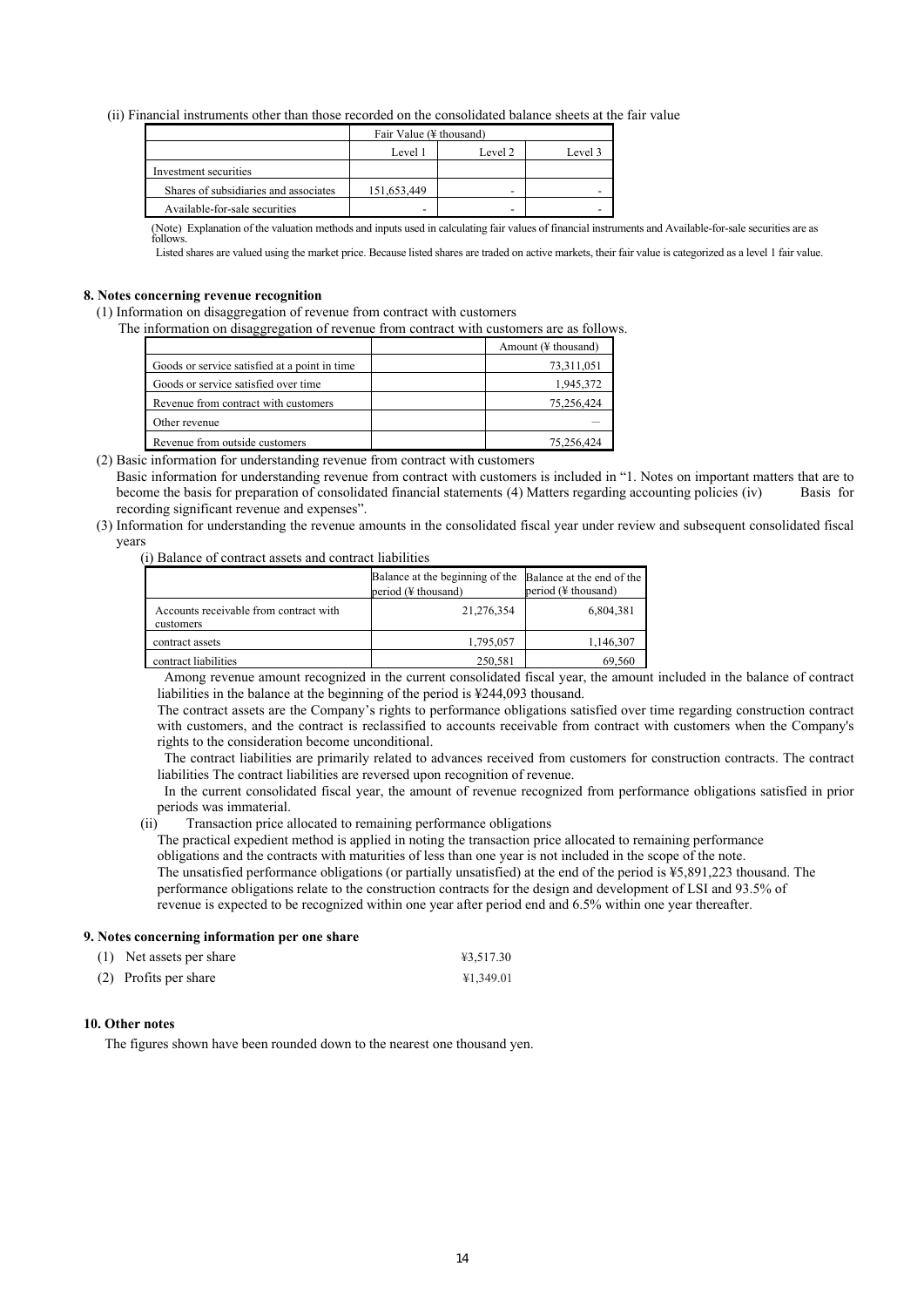Individual notes to Non-Consolidated Financial Statements

1. Notes on matters related to significant accounting policies

(1) Valuation standards and valuation methods for securities

| valuation standards and valuation includes for securities<br>companies<br>(ii) Other securities                          | (i) Shares of subsidiaries and related Recorded at cost using the moving average<br>method                                                                                                                                                                                                                                                                                                                                                                                                                                                                                                                                                                                                                                                                                                                                     |
|--------------------------------------------------------------------------------------------------------------------------|--------------------------------------------------------------------------------------------------------------------------------------------------------------------------------------------------------------------------------------------------------------------------------------------------------------------------------------------------------------------------------------------------------------------------------------------------------------------------------------------------------------------------------------------------------------------------------------------------------------------------------------------------------------------------------------------------------------------------------------------------------------------------------------------------------------------------------|
| not have a market value:                                                                                                 | · Securities other than shares that do Fair value method (with the entire amount of<br>valuation differences recorded directly into net<br>assets, and the cost of sales calculated using the<br>moving average method)                                                                                                                                                                                                                                                                                                                                                                                                                                                                                                                                                                                                        |
| • Shares that do not have a market<br>value:                                                                             | Moving average cost method. With regard to the<br>amount of investments in capital of investment<br>partnerships, an amount equivalent to the amount<br>of equity in the properties of the investment<br>partnership is recorded as "investment securities"<br>under investment and other assets. The amount of<br>investments in capital of investment partnerships<br>is recorded under "investment securities." An<br>amount equivalent to the amount of equity in net<br>profit and loss earned by investment partnerships<br>is recorded under "non-operating income and<br>expense." At the same time, the amount of<br>"investment securities" is increased or decreased<br>by the above amount. The amount of "investment<br>securities" is also decreased by the amount of<br>dividends from investment partnerships. |
| (2) Valuation standards and valuation methods for inventory                                                              |                                                                                                                                                                                                                                                                                                                                                                                                                                                                                                                                                                                                                                                                                                                                                                                                                                |
| (i) Finished goods/raw materials:                                                                                        | Recorded at cost chiefly using the moving average<br>method or the first-in first-out method (The<br>amount shown on the balance sheet is based on the<br>method for reducing book value due to a decline in                                                                                                                                                                                                                                                                                                                                                                                                                                                                                                                                                                                                                   |
| (ii) Work in process:                                                                                                    | profitability.)<br>Recorded at cost using the individual method for<br>construction contracts and using the first-in first-<br>out method for others (The amount shown on the<br>balance sheet is based on the method for reducing<br>book value due to a decline in profitability.)                                                                                                                                                                                                                                                                                                                                                                                                                                                                                                                                           |
| (3) Depreciation method for non-current assets                                                                           |                                                                                                                                                                                                                                                                                                                                                                                                                                                                                                                                                                                                                                                                                                                                                                                                                                |
| (i) Property, plant and equipment                                                                                        | Chiefly the declining balance method<br>However, the straight-line method is applied to<br>reticles used for LSI manufacturing.                                                                                                                                                                                                                                                                                                                                                                                                                                                                                                                                                                                                                                                                                                |
|                                                                                                                          | The principal useful lives are 3 to 50 years for<br>buildings and 2 to 20 years for tools, furniture and<br>fixtures.                                                                                                                                                                                                                                                                                                                                                                                                                                                                                                                                                                                                                                                                                                          |
| (ii) Intangible assets:                                                                                                  | Straight-line method<br>However, the straight-line method based on the<br>period of possible use within the Company (chiefly,<br>3 to 5 years) is applied to software used by the<br>Company. The straight-line method based on the<br>period of possible sale (chiefly 3 years) is applied to<br>software to be sold on the market.                                                                                                                                                                                                                                                                                                                                                                                                                                                                                           |
| (iii) Long-term prepaid expenses<br>· Development expenses paid<br>especially for the preparation of<br>mass production: | Straight-line method based on the period of possible<br>sale (3 years)                                                                                                                                                                                                                                                                                                                                                                                                                                                                                                                                                                                                                                                                                                                                                         |
| $\cdot$ Other                                                                                                            | Equal installment method                                                                                                                                                                                                                                                                                                                                                                                                                                                                                                                                                                                                                                                                                                                                                                                                       |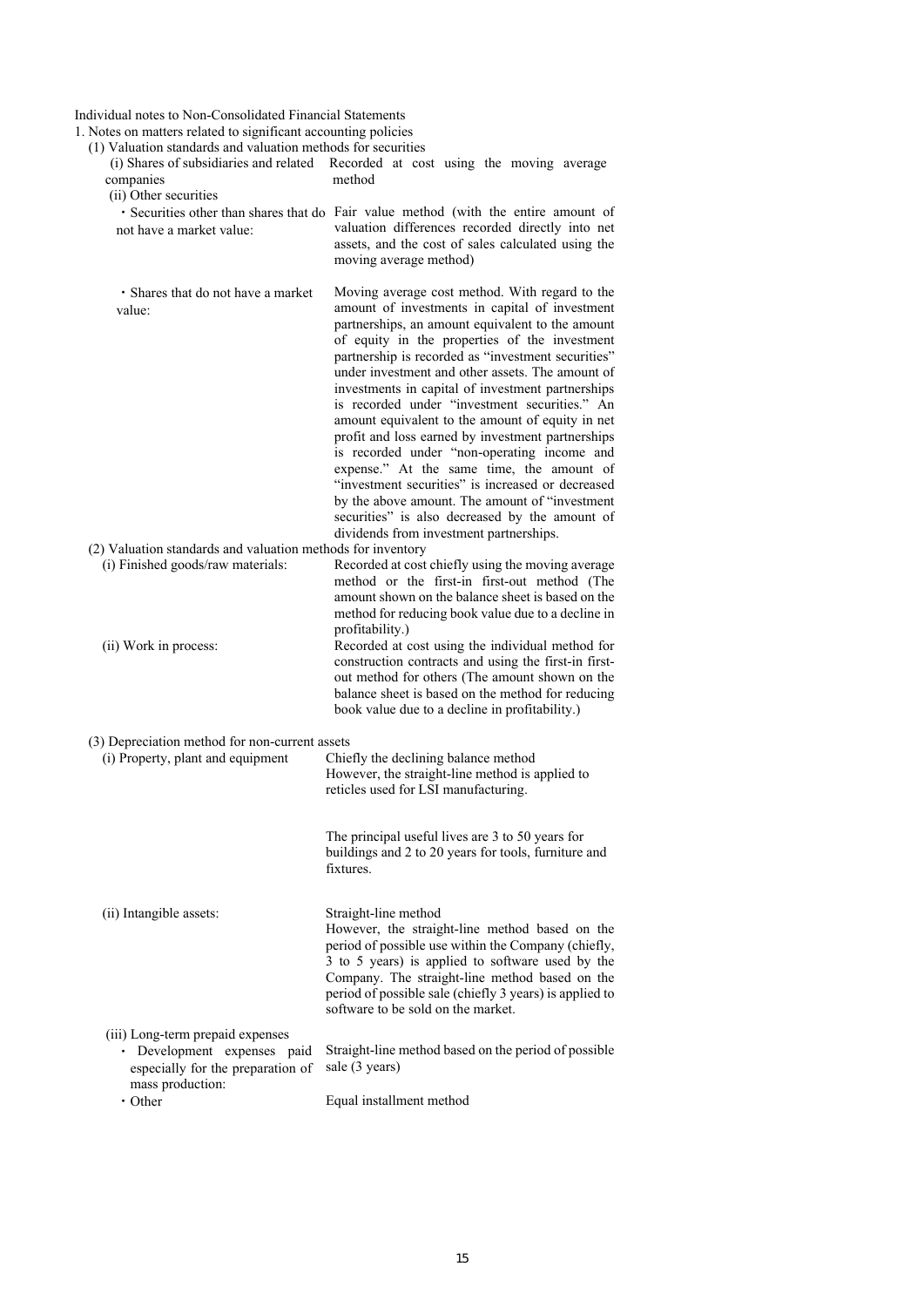# (4) Standards for recording provisions and allowances

| (i) Allowance for doubtful accounts:                   | In preparation for anticipated losses as a result of<br>bad debts, the expected unrecoverable amount is<br>recorded based on an actual bad debt ratio for<br>general receivables, and by individually taking the<br>possibility of collection into consideration for<br>specified receivables, including loans that are likely<br>to be unrecoverable.                                                                                                                                  |
|--------------------------------------------------------|-----------------------------------------------------------------------------------------------------------------------------------------------------------------------------------------------------------------------------------------------------------------------------------------------------------------------------------------------------------------------------------------------------------------------------------------------------------------------------------------|
| (ii) Provision for bonuses:                            | In preparation for the payment of bonuses to<br>employees, the expected amount of payment that<br>should be borne in the fiscal year under review is<br>recorded.                                                                                                                                                                                                                                                                                                                       |
| (iii) Provision for loss on construction<br>contracts: | When the total cost of construction is likely to<br>exceed total construction revenue and the amount<br>can be reasonably estimated, the Company records<br>amount estimated to exceed the total<br>any<br>construction revenue as a provision for loss on<br>construction contracts.                                                                                                                                                                                                   |
| (5) Basis for recording revenue and expenses           |                                                                                                                                                                                                                                                                                                                                                                                                                                                                                         |
| Sales of products<br>$\cdot$ A.                        | The Company engages in a single business domain,<br>mainly providing total solutions from design and<br>development to manufacturing of LSI leveraging its<br>unique analog and digital technologies. design,<br>development. The performance obligation is<br>satisfied when the products are delivered to a<br>customer, so the revenue is recognized at the time<br>when the said performance obligation is satisfied,<br>namely, the arrival and the acceptance of the<br>products. |
|                                                        | the contract of the contract of the contract of the contract of the contract of the contract of the contract of                                                                                                                                                                                                                                                                                                                                                                         |

| $\cdot$ B. | Contract development | The Company conducts contract-based developmen      |
|------------|----------------------|-----------------------------------------------------|
|            |                      | of LSI. As to the performance obligation satisfied  |
|            |                      | over time under the said contract, the stage of     |
|            |                      | completion is estimated by the input method and the |
|            |                      | revenue is recognized over time based on the degree |
|            |                      | of completion.                                      |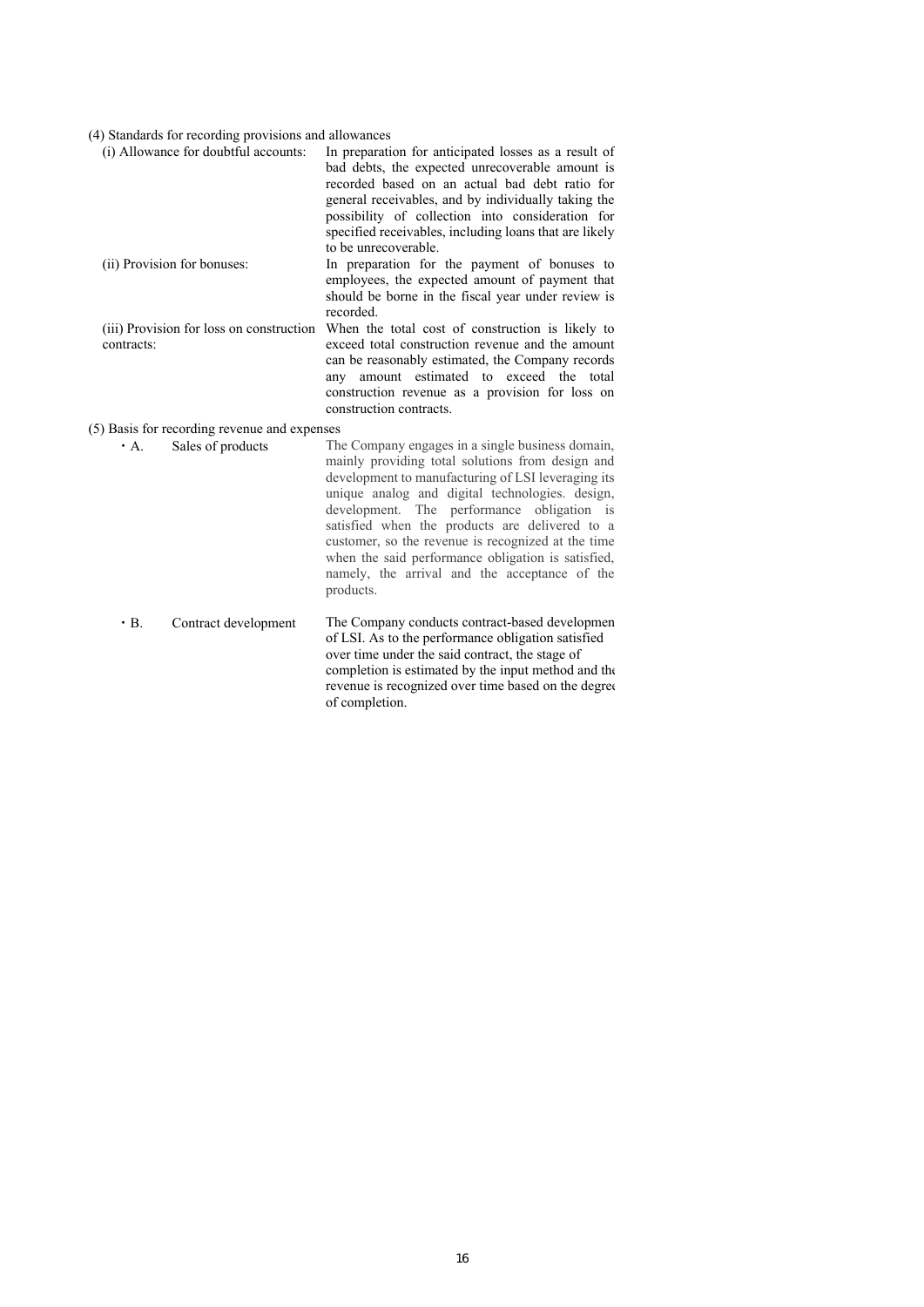#### **2. Change in accounting policies**

(Application of the Accounting Standard for the Revenue Recognition, ETC)

The Company applied "Accounting Standards for Revenue Recognition" (ASBJ Statement No. 29, March 31,2020), and relevant ASBJ regulations from the beginning of the current fiscal year under review, and it has recognized revenue at the time of control of promised goods or services.

As such, whereas revenue derived from product sales was previously recognized at the time of shipment, the Company will now recognize such revenue upon arrival and acceptance of product. In addition, with respect to transactions involving the supply of parts and materials with no obligation to repurchase, the Company previously recognized the consideration received from the supplier as revenue, and if the supplier subsequently repurchased the parts and materials as products, the Company eliminated the amount equivalent to the revenue related to the supply of parts and materials to the supplier at the time of sale to the customer. Furthermore, as to the transaction in which the Company's role to be an agent, where previously the Company recognized revenue on the gross amount of consideration received from the customer, the Company changed its method to recognizing revenue on a net basis transaction.

The application of the Accounting Standard for Revenue Recognition and relevant ASBJ regulations is subject to the transitional treatment provided for in the proviso to paragraph 84 of the Accounting Standard for Revenue Recognition. The cumulative effect of the retrospective application, assuming the new accounting policy had been applied to periods prior to the beginning of the current fiscal year under review was added to or deducted from the opening balance of retained earnings of the current fiscal year under review, and thus the new accounting policy was applied from such opening balance.

Due to the application of the Accounting Standard for Revenue Recognition and relevant regulations, "Notes and accounts receivable - trade" under current assets of the balance sheet as of the end of the previous fiscal year has been included in "Notes and accounts receivable - trade, and contract assets" under current assets from the current fiscal year under review

As a result of this change, sales amount for the current fiscal year decreased by ¥3,770,466 thousand. Due to the reflection of cumulative effect to net assets of the beginning of current fiscal year under review, the balance of retained earnings at the beginning of current fiscal year decreased by ¥1,063,352 thousand, net assets per share was decreased by ¥55.47. An impact of operating income, ordinary income, profit before income taxes and Profits per share is insignificant.

(Application of Accounting Standard for Fair Value Measurement)

 The Company has applied the "Accounting Standard for Fair Value Measurement" (ASBJ Statement No. 30, July 4, 2019) and relevant ASBJ regulations from the beginning of the current fiscal year under review. In the future, the Company will furthermore apply new accounting policy stipulated by the Accounting Standard for Fair Value Measurement and relevant ASBJ regulations subject to the transitional treatment provided for in paragraph 19 of the Accounting Standard for Fair Value Measurement and paragraph 44 2 of the "Accounting Standard for Financial Instruments" (ASBJ Statement No. 10, July 4, 2019). In addition, this application has no impact on quarterly financial statements is immaterial.

#### **3. Notes on significant accounting estimates**

(Valuation of non-listed stocks)

(1) Amount recorded in the consolidated financial statements for the current consolidated fiscal year:

 The Company invested in several overseas startup companies with advanced technology and idea for the Company Group's sustainable growth in the medium and long term. In the balance sheet for the current fiscal year, ¥244,765 thousand of investment securities is posted.

(2) Other information that helps to understand the details of the accounting estimates

The information is included in "3. Notes on significant accounting estimates (Valuation of non-listed stocks)".

#### **4. Notes on balance sheet**

(1) Amount of accumulated depreciation on property, plant and equipment  $\text{\#}7,389,211$  thousand

(2) Inventories and the reserves for loss on construction contracts related to construction contracts that are likely to incur losses are presented as is and are not offset. The amount equivalent to the reserves for loss on construction contracts included in inventories related to construction contracts that are likely to incur losses is ¥2,981 thousand for work in process.

(3) Monetary claims against associates Short-term monetary claims  $\frac{41,381}$  \*1,381thousand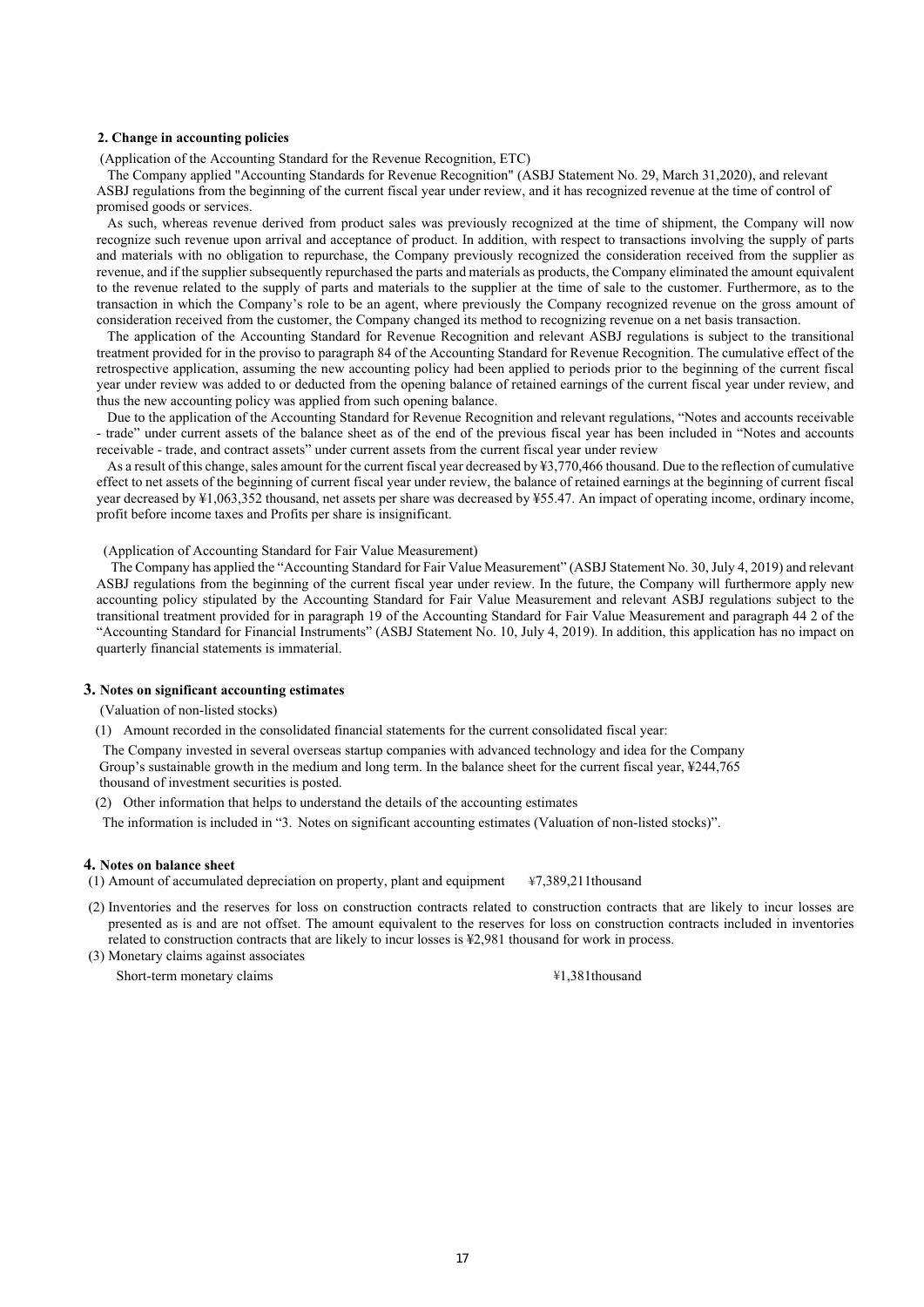## **5. Notes on statements of income**

(1) A reduction of book value due to a decline in the profitability of inventories held for the purpose of ordinary sale Cost of sales  $\frac{4193,100 \text{thousand}}{4193,100 \text{thousand}}$ 

| (2) Provision for loss on construction contracts included in the<br>cost of sales | $\text{\#}17.533$ thousand |
|-----------------------------------------------------------------------------------|----------------------------|
| (3) Volume of transactions with associates                                        |                            |
| Volume of transactions due to business transactions                               | ¥394,699thousand           |
| Volume of transactions due to transactions other than business<br>transactions    | ¥8.026thousand             |

(4) Gain on sales of shares of subsidiaries and associates

This is due to the sale of a portion of the Company's shares in SiTime Corporation, an affiliate company.

(5) Loss on retirement of non-current assets

 This is mainly attributable to the retirement of internally developed software included in the Company's intangible assets.

(6) Loss on valuation of other investments

This is attributable to the review of the valuation and the impairment of other investments.

## **6. Notes on statements of changes in shareholder's equity**

#### Matters on type and number of treasury shares

| Type of shares | Number of shares at<br>beginning of the fiscal<br>vear under review | Increase in number<br>of shares during the<br>vear under<br>fiscal<br>W | Decrease in number of<br>shares during the<br>fiscal vear under<br>review | Number of shares as<br>of the end of the fiscal<br>year under review |                                       |                                   |                            |
|----------------|---------------------------------------------------------------------|-------------------------------------------------------------------------|---------------------------------------------------------------------------|----------------------------------------------------------------------|---------------------------------------|-----------------------------------|----------------------------|
| Common shares  | 1,275,531 shares                                                    | 2,613,280 shares<br>111 shares                                          | 1,091,700 shares<br>No shares                                             | $2,797,117$ shares<br>1,275, SM shares                               | $1,275,33$ + 株<br>$.275.$ $N\$ shares | $1,275,53$ 计株<br>1.275.5Nb shares | 1,275,531<br>.275,531 shar |

(Notes) 1 . 2,613,200 shares of the increase in the number of treasury shares (common shares) is due to the acquisition of treasury stock by resolution of the Meeting of the Board of Directors and 80 shares are purchase of fractional shares.

2. 1,070,700 shares of the decreased in the number of treasury stock (common shares) is due to the cancellation of treasury shares and 21,000 shares are disposition of treasury shares.

# **7. Notes on deferred tax accounting**

Breakdown of major factors giving rise to deferred tax assets and liabilities

| Deferred tax assets            |
|--------------------------------|
| Allowance for doubtful account |

| Allowance for doubtful accounts                       | ¥445thousand                             |
|-------------------------------------------------------|------------------------------------------|
| Provision for bonuses                                 | ¥259,760 thousand                        |
| Provision for loss on construction contracts          | ¥10,373 thousand                         |
| Accrued enterprise tax                                | ¥380,837 thousand                        |
| Accrued legal welfare expenses                        | ¥37,289 thousand                         |
| Loss on valuation of inventories                      | ¥62,349 thousand                         |
| Loss on retirement of non-current assets              | ¥23,991 thousand                         |
| Excess depreciation of software, etc.                 | ¥545,006 thousand                        |
| Excess depreciation of long-term prepaid expenses     | ¥290,467thousand                         |
| Loss on valuation of investment securities            | ¥84,957thousand                          |
| Loss on valuation of other investments                | ¥62,724 thousand                         |
| Other                                                 | $4263,058$ thousand                      |
| Subtotal deferred tax assets                          | $\text{\textsterling}2,021,261$ thousand |
| Valuation allowances                                  | $(*375,610)$ thousand                    |
| Total deferred tax assets                             | $41,645,651$ thousand                    |
| Deferred tax liabilities                              |                                          |
| Valuation difference on available-for-sale securities | $(\frac{1}{2}, 731)$ thousand            |
| Total deferred tax liabilities                        | $(\frac{1}{2}, 731)$ thousand            |
| Net deferred tax assets                               | ¥1,637,919 thousand                      |